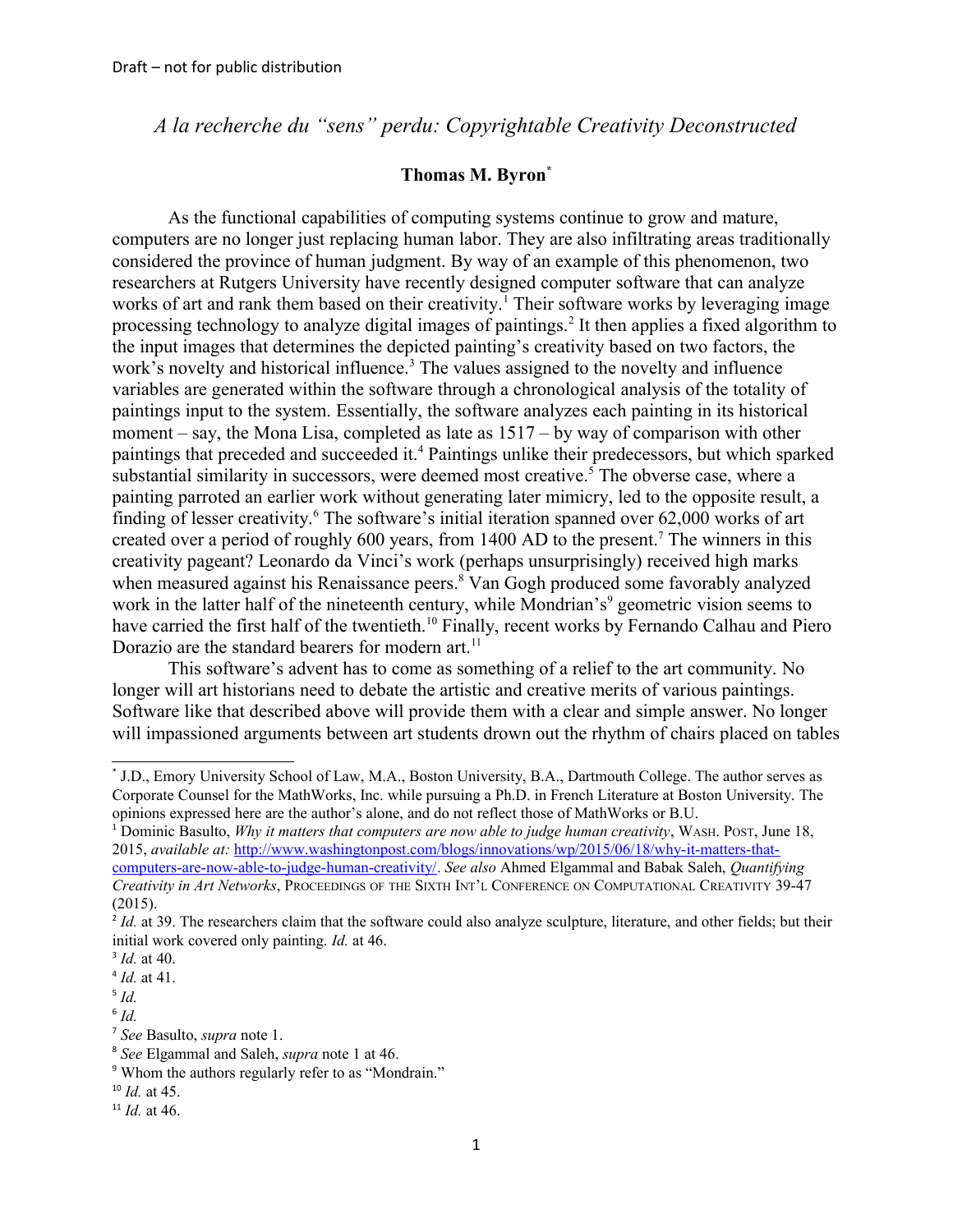in cafés closing in Rome's *Monti* and Paris' *Rive gauche*. Such students will have at their fingertips an electronic ranking as readymade as the Marcel Duchamp fountain whose virtues they extol. No longer will a painter new to the field need to question the creativity of her first work. It will be susceptible to a clear classification, if not upon its immediate creation, then at least after the passage of time grants context to the work's historical influence. And no longer will the present day require its own version of works of historical fiction like Emile Zola's *L'Œuvre* or the Goncourts' *Manette Salomon*. Modern software will obviate the need for a refreshed take on these novels, whose fictional painters Claude Lantier and Coriolis are relegated to ignored, but highly creative struggle while the art establishment crowns their less creative *confrères*.

The creativity-ranking software stands to have an additional, less likely beneficiary – the legal community in the form of copyright scholars and judges applying copyright law. This is because the latter body of law relies on creativity in certain critical respects. At a general level, copyright's fundamental charge is the promotion of creativity<sup>[12](#page-1-0)</sup> - a charge indirectly captured in copyright law's Constitutional foundation, which empowers Congress to "promote the Progress of Science and useful Arts."[13](#page-1-1) The so-called "useful Arts" are those typically reflecting artistic creativity, such as painting and sculpture.[14](#page-1-2) Beyond the overarching creativity inherent in copyright's purpose, creativity rears its head more specifically in a number of sub-doctrinal areas of copyright. When assessing whether a derivative work is sufficiently original to merit its own copyright protection, copyright law relies on a variety of creativity standards. An oft-cited example of one such creativity analysis occurred in *L. Batlin & Son, Inc. v. Snyder*,<sup>[15](#page-1-3)</sup> a case involving a recreation of a public domain Uncle Sam piggy bank. There, the Second Circuit found that the recreation in question did not sufficiently build on the original to merit copyright protection because the later work did not evince "substantial originality"[16](#page-1-4) vis-à-vis its public domain predecessor.[17](#page-1-5) Other circuits have adopted their own standards when determining whether a derivative work embodies sufficient creativity to merit copyright protection. These standards may be mapped on a scale, where bookending the substantial creativity required by the *Batlin* case are minimal creativity and gross creativity standards.<sup>[18](#page-1-6)</sup>

In a subset more relevant to the analysis proposed here, copyright law also relies on assessments of creativity when asking the threshold question of whether a specific work is copyrightable at all. This requirement follows from the Supreme Court's decision in *Feist Publications, Inc. v. Rural Telephone Service Co.*, [19](#page-1-7) which declined to find infringement in a case involving a telephone company's copying of a another company's white pages telephone directory.<sup>[20](#page-1-8)</sup> The Court based its decision not on the extent of copying by the latter company – it

<span id="page-1-0"></span><sup>12</sup> William F. Patry & Shira Perlmutter, *Fair Use Misconstrued: Profit, Presumptions, and Parody*, 11 CARDOZO ARTS & ENT. L.J. 667, 690, n. 104 (1992).

<span id="page-1-1"></span><sup>13</sup> U.S. CONST. art. I, § 8, cl. 8.

<span id="page-1-2"></span><sup>&</sup>lt;sup>14</sup> This is in contradistinction to the mention of "Science" in the same Constitutional provision, which is regularly interpreted to refer to Congress' ability to enact patent legislation.

<span id="page-1-3"></span><sup>15</sup> 536 F.2d 486 (2d. Cir 1976).

<span id="page-1-4"></span><sup>16</sup> *Id.* at 491.

<span id="page-1-5"></span><sup>17</sup> *Id.* at 492.

<span id="page-1-6"></span><sup>&</sup>lt;sup>18</sup> Robert A. Gorman, *Copyright Courts and Aesthetic Judgments: Abuse or Necessity?*, 25 COLUM. J. L. & ARTS 1, 6 (2001)(observing these three standards of creativity).

<span id="page-1-7"></span> $19$  499 U.S. 340 (1991).

<span id="page-1-8"></span><sup>20</sup> *Id.* at 342-344, 363.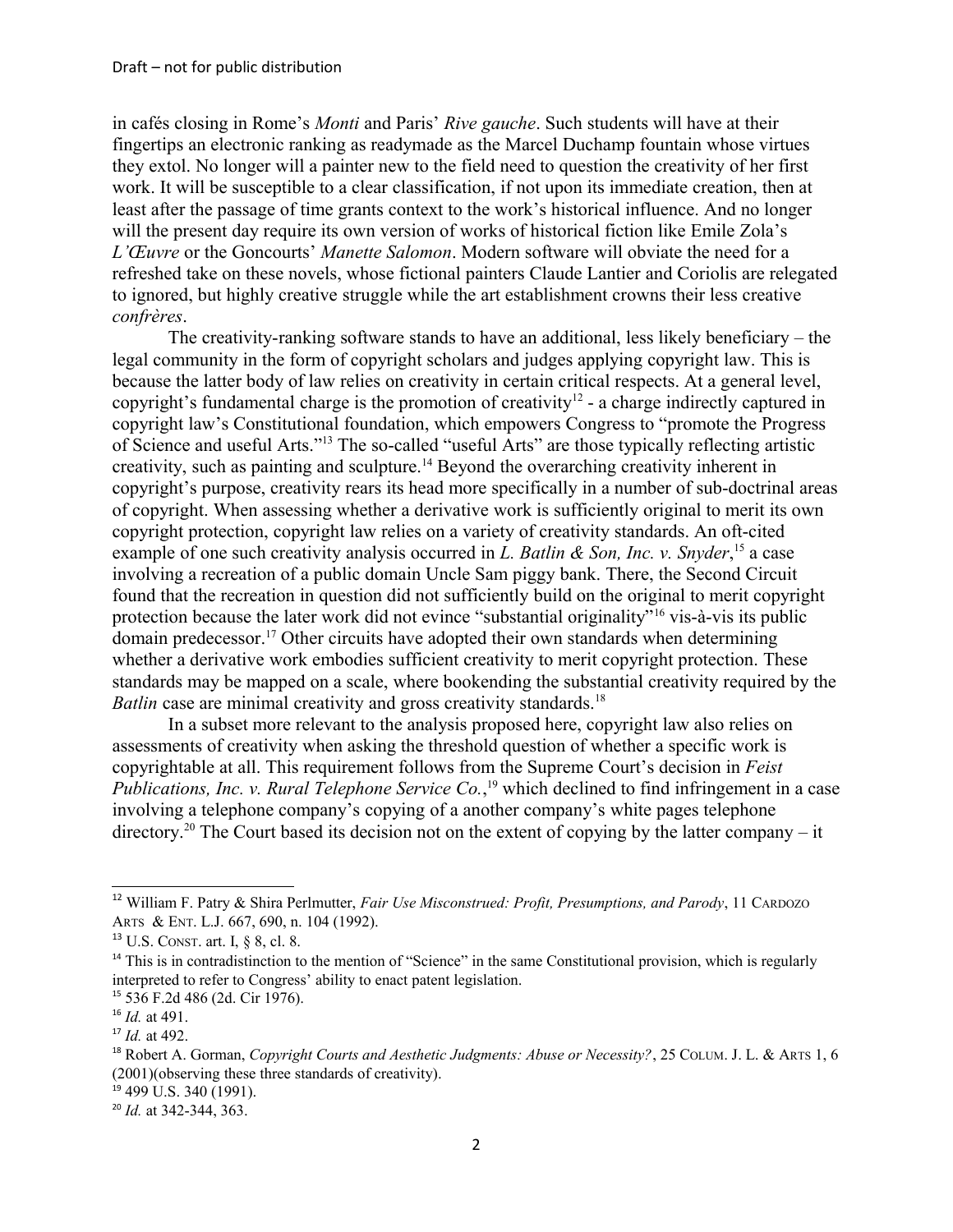was clear that the copying had been wholesale in nature<sup>[21](#page-2-0)</sup> – but on the lack of copyrightability of the original white pages.<sup>[22](#page-2-1)</sup> For lack of copyright protection, then, the original telephone directory compiler could not show infringement. The Court supported this finding by inaugurating a new standard of originality required of a work to obtain copyright protection. Where works traditionally only had to be original to their authors in the sense of having been created by their authors without copying another work,<sup>[23](#page-2-2)</sup> the *Feist* decision added a second Constitutionally-mandated<sup>[24](#page-2-3)</sup> requirement – that a work also evidence a "modicum of creativity"<sup>[25](#page-2-4)</sup> to qualify for copyright protection. Because the white pages at issue in *Feist* were deemed "garden-variety" and "devoid of even the slightest trace of creativity,"[26](#page-2-5) they did not satisfy this new requirement.

In either the context of derivative works or *Feist*'s originality standard, software like that designed by the Rutgers researchers might benefit both courts and copyright scholars. Certain updates to the software would be necessary, however. First, the software would have to be expanded to include piggy banks, telephone directories, and any other object whose creativity was at issue in a given litigation. Each class of goods might require its own iteration of the software – with the creativity of piggy banks being compared to other piggy banks, the creativity of phone directories being compared to other phone directories, and so on. While litigants might hypothetically argue over the proper set of works to be included in a specific class, the authors of the creativity software do contemplate expansion to other fields beyond painting. Once the spectrum for creativity is mapped for a given class of works, all that would remain for a court to make a determination on creativity would be to assign threshold values corresponding to each standard at different points on the spectrum. A certain point would map to a "modicum of creativity" for the *Feist* originality standard, and other points would track to the three different creativity standards applied in derivative works cases. The thorny, qualitative, and subjective question of creativity would thereby be reduced to a predictable, quantitative, and objective analysis in the hands of courts.

If only it were so simple. Beyond the methodological issues just barely addressed regarding the application of software to questions of copyrightable creativity, there looms a far more monolithic issue. How can software meaningfully compute creativity? The short answer to this – and the authors of the creativity software acknowledge as much – is "it cannot, at least not with any complete precision." The authors of the creativity software note in particular that their chosen analysis was limited by a few critical factors. Because creativity is determined within the software on the basis of only the set of images scanned, the software's results are only as good as the richness of its database.<sup>[27](#page-2-6)</sup> A greater number of paintings scanned might have changed the program's output by potentially catching new pioneers earlier in time and condemning the previously vaunted to the status of less-creative laggards. Further, the program can only analyze "what it sees," that is, the images fed to it through a scanning process and subject to "underlying computer vision methods."[28](#page-2-7) It does not appreciate the rich texture of a Jackson Pollack. Finally,

<span id="page-2-0"></span><sup>&</sup>lt;sup>21</sup> *Id.* at 344. The copying was so substantial as to reach fictional names included by the original white page compiler.

<span id="page-2-1"></span><sup>22</sup> *Id.* at 362.

<span id="page-2-2"></span><sup>23</sup> *See, e.g.,* Ralph D. Clifford, *Random Numbers, Chaos Theory, and Cogitation: A Search for the Minimal Creativity Standard in Copyright Law*, 82 DENV. U. L. REV. 259, 260 (2004)[*hereinafter Random Numbers*]. <sup>24</sup> *Id.* 

<span id="page-2-4"></span><span id="page-2-3"></span><sup>25</sup> *Id.*

<span id="page-2-5"></span><sup>26</sup> *Id.*

<span id="page-2-6"></span><sup>27</sup> *See* Elgammal and Saleh, *supra* note 1 at 39.

<span id="page-2-7"></span><sup>28</sup> *Id.*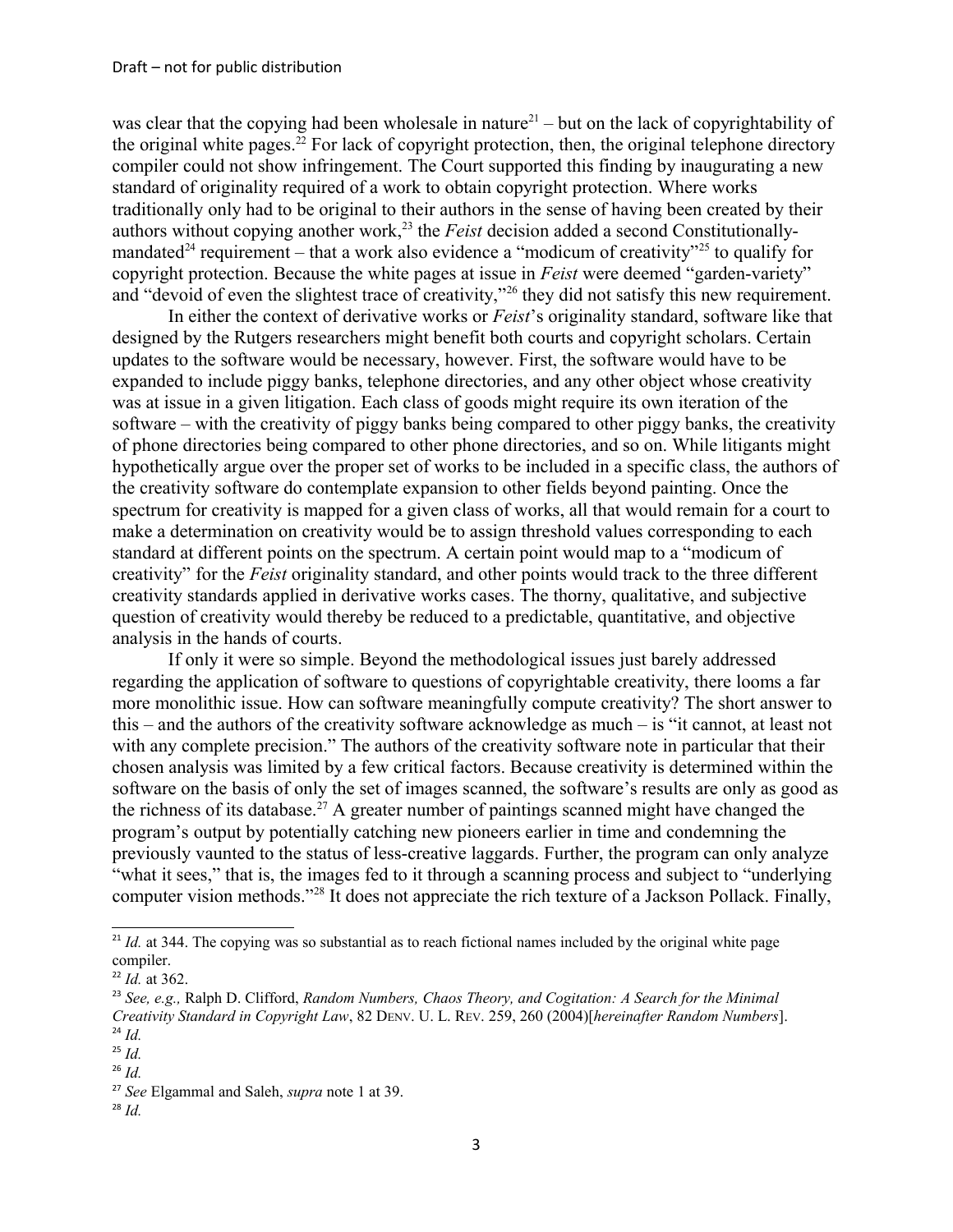the software is entirely dependent on the algorithm that it implements.<sup>[29](#page-3-0)</sup> If that algorithm were changed to reflect a different weighting of the novelty versus influence factors, its output results would shift, as well. If the algorithm reflected an entirely different definition of creativity – one which did not value influence, for example – then the results would change in still other ways. This complication flows from a more fundamental concern – by reducing creativity to so many specks on a numerically-bound scatterplot, the creativity software provides a single, supposedly objective answer to a question that is almost hopelessly subjective. "Creativity" is a term of inherent fluidity, whose meaning might legitimately vary as between art scholars, art students, painters, judges and laypeople at a given historical moment, and as between aesthetic notions accepted at different historical moments. What dominant thought in the Renaissance deemed "creative" might look very different from that same notion as conceived now. Upon closer investigation, then, what a computer posits as an objective measure of creativity is no more than a single subjective iteration bound by algorithm among potentially infinite others that algorithms or human beings might espouse.

These issues do not just plague the search for creativity by computers. In many similar ways, they contaminate the creativity analyses currently used by courts. For now, let us hypothetically consider a court standing in the place of the computer program discussed here. At least at a superficial level, the comparison has its points of resonance. Just as the computer software cannot expand beyond the set of images made available through scanning, so too must a court limit itself to the evidence that is properly brought before it in litigation. A court theoretically can no more speculate on what lies outside the realm of admitted evidence than can a computer speculate on images outside the realm of its database. Further, if a computer can only apply the methods that it technologically embodies, a court can only apply its own set of methodologies to the case at hand. For purposes of the analogy here, the vision technology limits that bound computational analysis become limits on evidence and procedure when transplanted to a courtroom. Finally, and by way of the ultimate methodological limit, the court, like the computer, can only apply a relatively fixed definition of creativity. Here, the programmer's chosen definition reliant on novelty and influence becomes the articulation of creativity espoused in precedent by a given circuit court.

Admittedly, this comparison takes a highly mechanistic view of courts. Courts are, of course, free to exercise a higher degree of discretion in many cases where a computer program running a simple algorithm cannot. Where the latter's input entirely determines its output (presuming no unforeseen error, defect, system failure, or bug), the former is tasked with making an argument that might dynamically highlight certain aspects of a given case's facts or law to reach a decision in contradiction with another court's hypothetical application of the same law to the same facts. That said, the almost Cartesian<sup>[30](#page-3-1)</sup> view of courts proposed as a possibility here may be viewed as a hypothetical comparison between the behavior of courts and computers. It is one task of this Article to see if that hypothesis gains any support in the practical legal world.

This is only the secondary goal of this Article, however. The primary, but related, goal is to show how the concept of "creativity" as defined and applied by courts in copyright cases fails to map to *any* reasonable concept of creativity in certain critical respects. It is posited that courts and computers are both limited when determining the presence or absence of creativity; but their limits may not overlap – perfectly or at all. As to the judicial application of concepts of

<span id="page-3-0"></span><sup>29</sup> *Id.*

<span id="page-3-1"></span><sup>&</sup>lt;sup>30</sup> To view a court's function as mechanistically as here is to associate that function with the method proposed by Descartes in books like his MÉDITATIONS and DISCOURS DE LA MÉTHODE.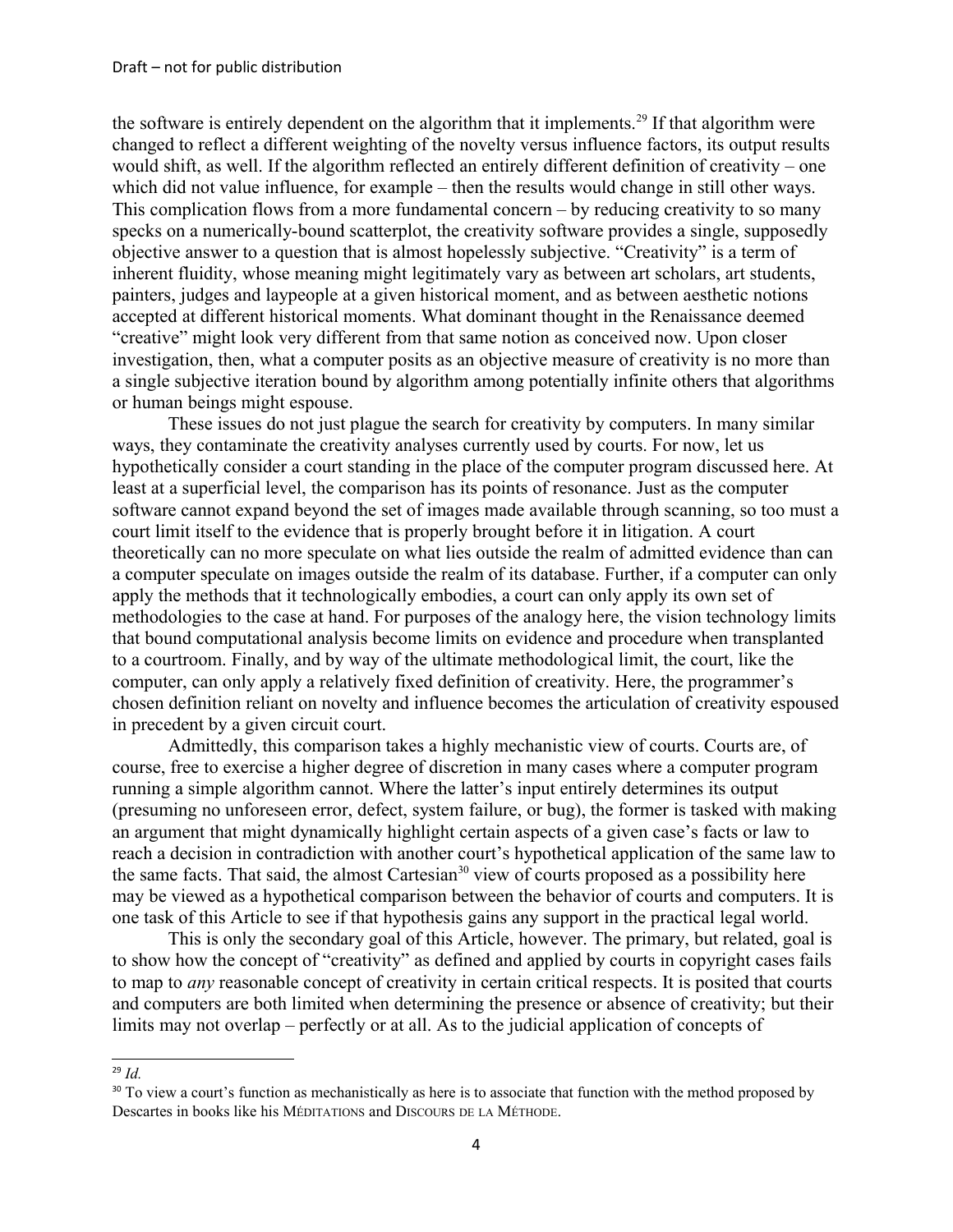creativity, the first charge undertaken here is a deconstructive one – to show the lack of meaningful overlap between the legal definition of creativity and the "actual" meanings of that same term. To undertake this comparison, Part II of this Article focuses on perhaps the more easily determined of these two definitions of the term – "creativity" as defined by courts. Rather than giving an unduly broad berth to this analysis, however, the Article will limit its review to creativity as applied in the context of *Feist*-based threshold creativity reviews. As a matter of further distillation, such cases will be highlighted where courts rely on an alternatives-based test to find creativity. This test dictates that a creator's work is creative under copyright if she enjoyed sufficient alternative means of communicating the idea underlying her work. Part III of the Article will show how the alternatives-based conception of creativity – while perhaps wellmeaning and successful in promoting unrelated policy objectives – is ill-suited to measure the presence of actual creativity. This limited fit is demonstrated, in part, via hypotheticals that reveal inconsistent results between creativity according to courts and creativity in practice. Part III also attempts to prove such inconsistencies by drawing on both scholarly legal literature on the topic of creativity, and from certain philosophical treatments of the topic, notable among them the view of physicist and philosopher Henri Poincaré. Having completed a deconstruction of the legal notion of "creativity," part IV of this Article concludes on a more constructive, if not wholly restructuring, note by invoking a separate model of creativity that would seem to necessarily exceed the views of courts and computers – a model indirectly proposed by a different "Henri" – the Nobel laureate Bergson in his work *The Creative Evolution*, among others.

Over the course of the three parts that follow, then, this Article will trace the form of the first period of sine curve. It begins here at an origin, a zero-point with no preconceived notion of creativity. Part II builds from this point of origin by constructing positively, ultimately reaching a peak by way of a mature judicial conception of the term "creativity." Part III serves to undermine and deconstruct Part II's edifice while recognizing a further deficit in meaning of the term creativity outside the legal world. It is thus the arc falls below the imaginary x-axis to reach its nadir. Part IV resurrects the curve with a proposed construction of creativity that restores the system to something of an original point. From there, the reader is left to imagine further cycles of growth and decay passing to the infinite. It may be that through just such sinusoidal cycles of varying amplitudes and frequencies, creativity in its non-legal sense pulsates and flows, grows and shrinks, and bursts and rests.

#### **II. Creativity as Defined by Courts Applying** *Feist*

The *Feist* court's mandate that works evidence a "modicum of creativity" to merit copyright protection provided lower courts with an immediate challenge. This challenge arose from a curious combination of two factors in the case. On one hand, the Supreme Court inaugurated a new creativity standard.<sup>[31](#page-4-0)</sup> On the other, the Court denied that the artifact before it, the telephone directory, possessed such creativity.<sup>[32](#page-4-1)</sup> This mismatch between the Court's new rule and its holding could be viewed as reducing the vast majority of the *Feist* decision to the status of dictum.[33](#page-4-2) Clearly falling in this legally non-binding category are those portions of the decision opining what constitutes sufficient creativity. The work at issue did not possess such creativity

<span id="page-4-0"></span><sup>31</sup> *See supra* note 25.

<span id="page-4-1"></span><sup>32</sup> *See supra* note 26.

<span id="page-4-2"></span><sup>33</sup> Dennis Karjala, *Copyright and Creativity*, 15 UCLA ENT. L. REV. 169, 169 (2008).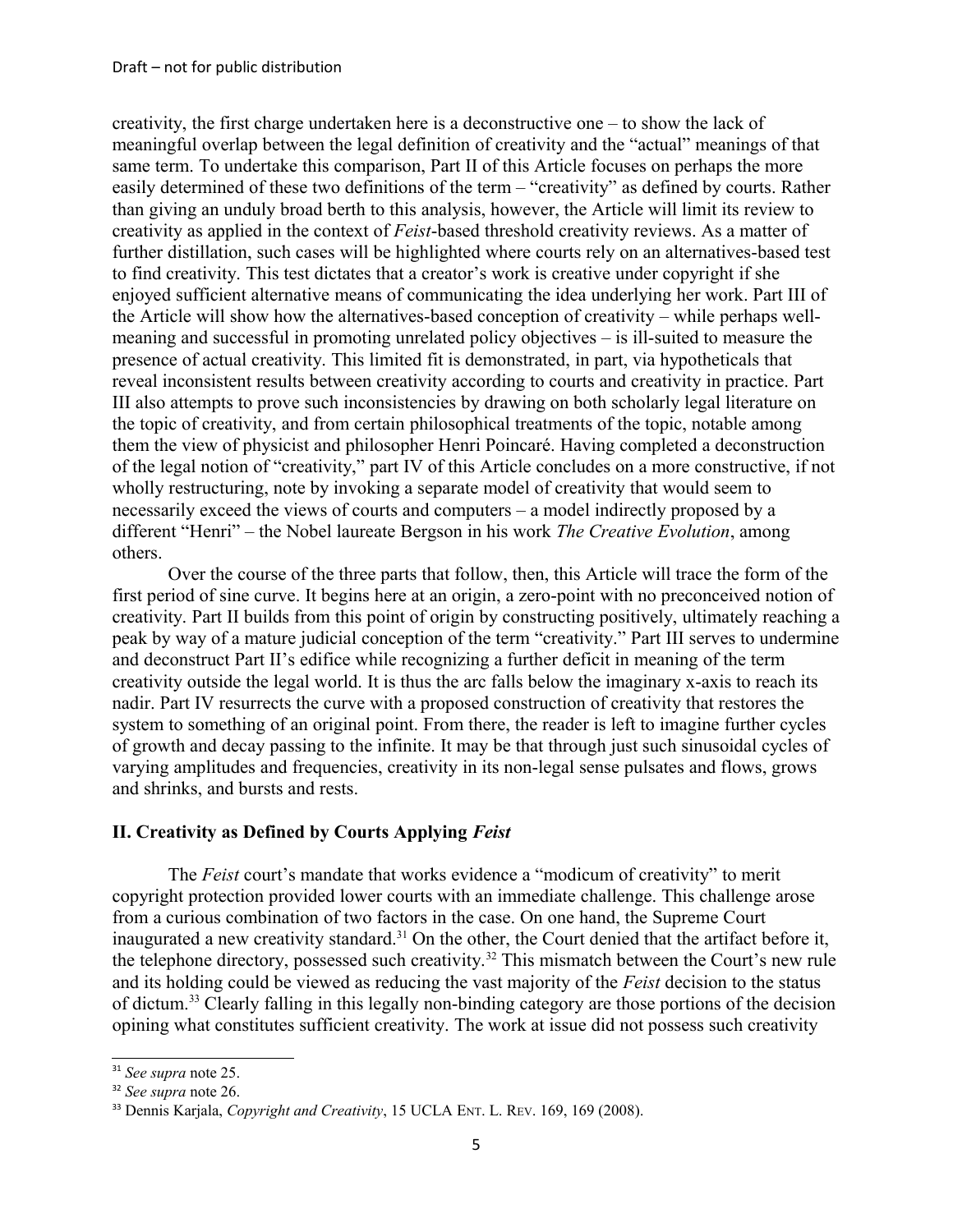due to its "garden variety"[34](#page-5-0) nature; a work exceeding the new standard was not before the Court such that the Court could establish what aspects would enable the purely "garden variety" to transition to the protectably creative. The problem then shifts to a question of proof by negation – unless a given set not meeting a criterion represents the *whole* set not meeting such a criterion, the meaning of the affirmative rule cannot be inferred. In other words, unless the telephone directory (and perhaps others like it) represent the outer bounds of the "uncreative," one cannot deduce what *is* creative. Clearly, the Court did not intend to limit its new rule to telephone directories; otherwise, it would have denied copyright protection on the narrower ground that the work at issue was an uncreative telephone directory, not an uncreative work more generally. So a certain space necessarily remains between the object determined insufficiently creative – an iteration of traditionally standard white pages – and the class of goods that are sufficiently creative. What other objects that are at once insufficiently creative and "not a white pages" accordingly remained completely unclear after *Feist*.

Even if one is willing to afford some value to the non-binding language in *Feist*, the decision still does not get very far in advancing an affirmative definition of creativity. At one point, the Court explains that "the requisite level of creativity is extremely low; even a slight amount will suffice. The vast majority of works make the grade quite easily, as they possess some creative spark, no matter how crude, humble or obvious it might be."<sup>[35](#page-5-1)</sup> This language is plainly not a definition of the term "creativity." Instead, it is a statement unhelpfully establishing a threshold level in the as-yet undefined term. Seen from this perspective, this particular pronouncement would have lost no effect if it had been articulated using any other concept. The requisite level of "anarcho-syndicalist communism"[36](#page-5-2) would have served just as well, if that term remained equally undefined. Through the first sentence of this quotation, the Court has provided a number without a yardstick. The second sentence, far from providing such a yardstick, muddies efforts at a possible definition. Reassurances that most works (none of which were before the Court, of course) would satisfy the undefined creativity standard merely restates the first sentence's problem, but the addition of the words "crude, humble, or obvious" provide some rough substance by which creativity might be defined as a fairly low bar. Yet the Court also uses the term "creative spark," which would seem to conjure grander images of potentially Promethean creativity. So even where the Court begins to give a somewhat wispy form to the creativity requirement, it does so equivocally, in arguable self-contradiction. And as commentators have further noted, the Court provides no guidance elsewhere in the decision as to what a "creative spark" might mean.<sup>[37](#page-5-3)</sup> The rest of the *Feist* case is little more helpful, so it is fair to view the case as the implementation of a new standard without a "workable definition" of what that standard might be.<sup>[38](#page-5-4)</sup>

This has left lower courts with a certain degree of freedom to interpret the *Feist* creativity standard in different ways; and the results have been, perhaps unsurprisingly, divergent. To demonstrate this divergence, further background is necessary. Let us begin prior to the *Feist*  decision, with a bedrock principle of copyright that serves as a mediating term in later creativity analyses. This principle is the "idea-expression dichotomy," which dictates, in its simplest terms,

<span id="page-5-0"></span><sup>34</sup> *See supra* note 26.

<span id="page-5-1"></span><sup>35</sup> *Feist*, *supra* note 19 at 345.

<span id="page-5-2"></span><sup>&</sup>lt;sup>36</sup> See MONTY PYTHON AND THE HOLY GRAIL (Michael White Productions 1975) for a use of a form of this term.

<span id="page-5-3"></span><sup>37</sup> *Random Numbers*, *supra* note 23 at 268.

<span id="page-5-4"></span><sup>38</sup> *Id.* at 279-80. *See also* Russ VerSteeg, *Rethinking Originality*, 34 WM. & MARY L. REV. 801, 822 (1993)("What the Court failed to do in *Feist* was explain just how it determined that Rural's white pages lacked the creativity requisite to elevate it to 'original' status for purposes of copyright.").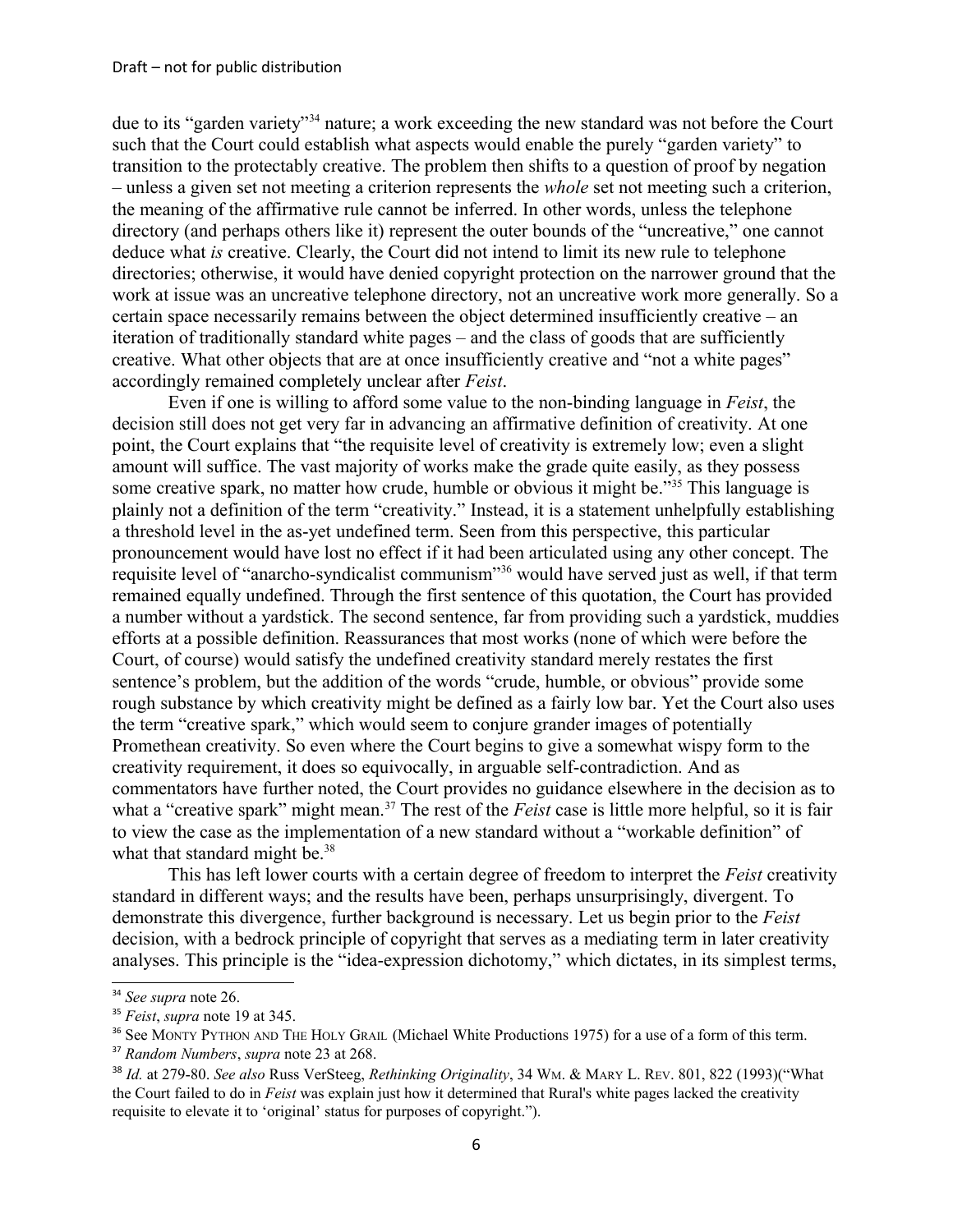that ideas remain uncopyrightable while the expression of those ideas may be susceptible to copyright protection.[39](#page-6-0) For example, the "idea" of sculpture of a deer is not protectable, but a particular sculptor's iteration of this would be.<sup>[40](#page-6-1)</sup> This summary of the idea-expression dichotomy is deceptively simple, and a good bit more texture is necessary to explain the doctrine's subtleties. Perhaps the most typically cited description of the dichotomy comes from Learned Hand in the case of *Nichols v. Universal Pictures, Corp.*, [41](#page-6-2) a case involving a play by the plaintiff entitled "Abie's Irish Rose," alleged to have been infringed by a later motion picture "The Cohens and the Kellys."[42](#page-6-3) Because the case did not involve the literal taking of any dialogue of the original work, the court was compelled to consider the similarities of the works at an abstract level. This it did according to the following general idea/expression framework:

[U]pon any work..., a great number of patterns of increasing generality will fit equally well, as more and more of the incident is left out. The last may perhaps be no more than the most general statement of what the play is about, and at times might consist only of its title; but there is a point in this series of abstractions where they are no longer protected, since otherwise the playwright would prevent use of his 'ideas' to which, apart from their expression, his property is never extended.<sup>[43](#page-6-4)</sup>

Because the two dramatic works at issue only overlapped to the extent that they were comedies based upon both a quarrel between ethnically diverse families and the love that two of the families' children develop despite the quarrel, the elements allegedly taken fell on the unprotected "idea" side of Hand's framework.<sup>[44](#page-6-5)</sup> As such, no infringement was found.

At first glance, this test is of fairly limited value. It basically says that there are things called "ideas," to which copyright protection does not extend, that are more general or abstract versions of a given work. And then there is a separate class of things called "expression," which may be protected, that are more concrete in nature. Somewhere between these two ends of a spectrum from general to specific, protection begins to vest, although that point is not clear.<sup>[45](#page-6-6)</sup>

It is at this point of limited clarity that one iteration of the idea/expression dichotomy, called the merger doctrine, might meaningfully guide discussion. The merger doctrine refers to the possibility that idea and expression might merge in a single work, such that they become effectively indistinguishable. In such a case, the unprotectability of an idea trumps the protectability of expression. For example, in *Veeck v. Southern Bldg. Code Congress Intern.*, [46](#page-6-7) the appellee developed model fire and gas codes for buildings, which the appellant copied to his web site.<sup>[47](#page-6-8)</sup> Between the creation and subsequent copying of the model codes, however, certain towns in north Texas adopted the codes as their own law.[48](#page-6-9) Because the appellant who copied the codes presented them as the law of the Texas towns on his web site, the court found that the

<span id="page-6-0"></span><sup>&</sup>lt;sup>39</sup> This principle is codified within the Copyright Act, which states that "In no case does copyright protection for an original work of authorship extend to any idea…" 17 U.S.C. § 102(b) (2012).

<span id="page-6-1"></span><sup>40</sup> Superior Form Builders, Inc. v. Dan Chase Taxidermy Supply Co., Inc., 74 F.3d 488, 492 (4th Cir. 1996) ("Several sculptors may copy a deer, even the same deer, in creating a sculpture, and each may obtain copyright protection for his or her own expression of the original.").

<span id="page-6-2"></span><sup>41</sup> 45 F.2d 119 (2d Cir. 1930).

<span id="page-6-3"></span><sup>42</sup> *Id.* at 120.

<span id="page-6-4"></span><sup>43</sup> *Id.* at 121.

<span id="page-6-5"></span><sup>44</sup> *Id.* at 122.

<span id="page-6-6"></span><sup>45</sup> "Nobody has ever been able to fix that boundary, and nobody ever can." *Id.* at 121.

<span id="page-6-7"></span><sup>46</sup> 293 F.3d 791 (5th Cir. 2002).

<span id="page-6-8"></span><sup>47</sup> *Id.* at 793.

<span id="page-6-9"></span><sup>48</sup> *Id.*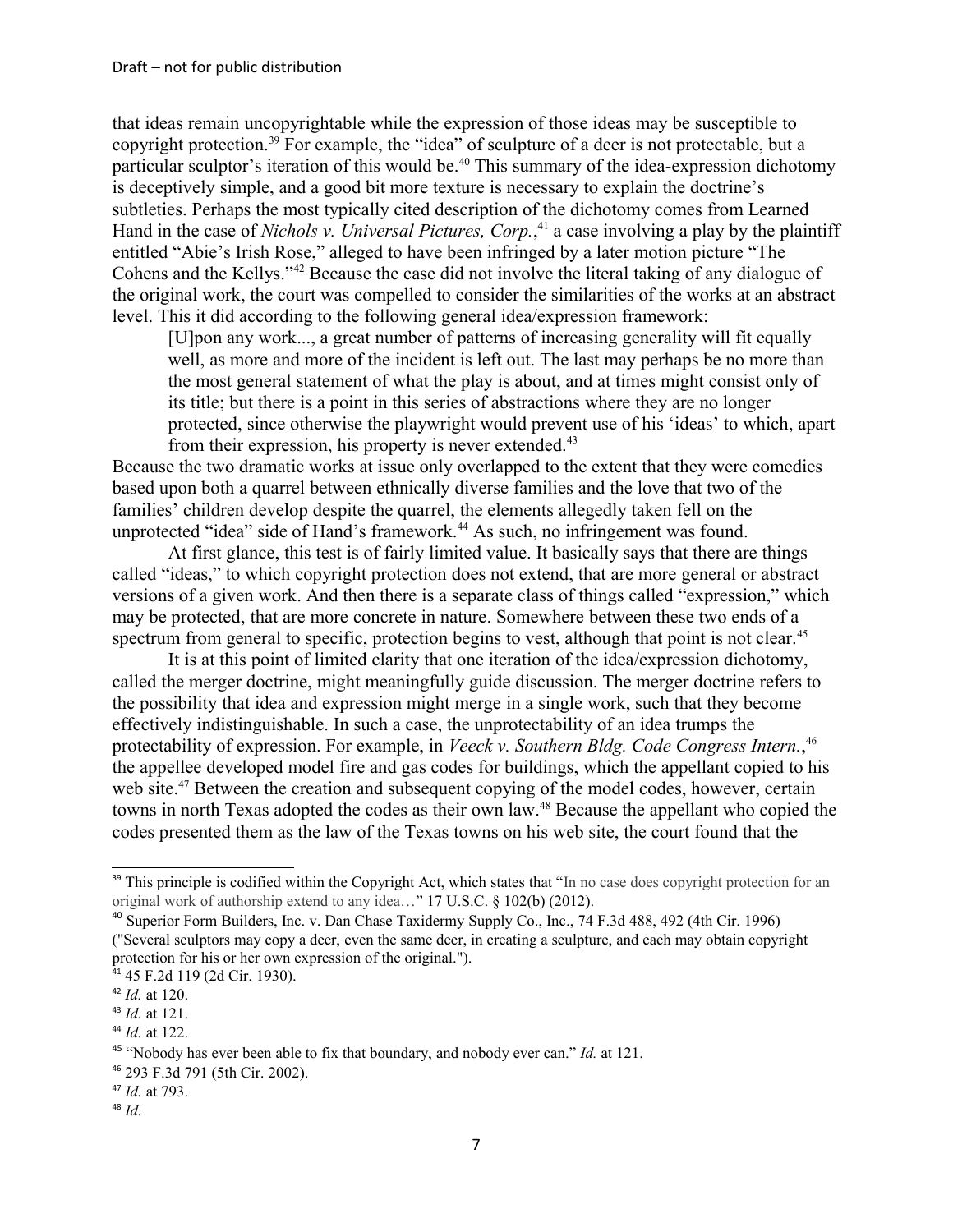appellant was copying no more than law not properly subject to copyright. Once the model business codes were adopted, in other words, they merged with the law of the towns in question.<sup>[49](#page-7-0)</sup> If someone – including the appellant – wished to cite to that law, that person needed access to the exact expression embodied in the law.<sup>[50](#page-7-1)</sup> So what began as creative expression by the appellee fundamentally changed in character when it became law, for the idea of a north Texas building code merges with the expression of that code.

Underpinning this finding is a Lockean policy objective. The protectability of expression must yield to the unprotectability of idea when the two merge because to find otherwise would deprive the public domain of necessary expressive tools. As the *Veeck* court noted, the appellant web site operator "could not express the enacted law in any other way."<sup>[51](#page-7-2)</sup> What matters in the merger inquiry are the number of expressive alternatives available to articulate a given idea. In *Veeck*, there were no such alternatives to cite to a legal document. In other cases, a paucity of expressive alternatives has served to deny protection to a map of a fixed pipeline route,<sup>[52](#page-7-3)</sup> scented candle labels depicting the fruits and flowers whose odors were captured in the candle scents,<sup>[53](#page-7-4)</sup> and a set of basic box top instructions,<sup>[54](#page-7-5)</sup> among others. To allow copyright in works amenable to so few expressive alternatives would mean that subsequent cartographers, candle makers, and box top designers could not express basic ideas necessary to their trade without infringing another's copyright. This violates the basic Lockean principle where property rights are acceptable as long as alternatives to the property are "enough, and as good."[55](#page-7-6) Merger cases present a scenario where there are neither enough ways to express an idea, nor other ways that are as good.

This same Lockean reasoning leads to a contrary result in copyright cases where an idea admits of sufficient expressive alternatives. The recent copyright dispute pitting technology giants Google and Oracle offers one example of this.[56](#page-7-7) The case concerned Google's unlicensed implementation of Oracle's Java programming language in Android phones.<sup>[57](#page-7-8)</sup> Google adopted an argument not very different from the appellant in *Veeck*, where Google's purported need to use Java replaced the *Veeck* appellant's need to use the building code. The *Oracle* court was not sympathetic to Google's *post hoc* merger argument, however. The court instead commented that "copyrightability is focused on the choices available to the plaintiff at the time the computer program was created," [58](#page-7-9) not at a later time when a subsequent user wishes to copy the program. In the *Oracle* case, such choices were evident in the various ways that Oracle (or its predecessor Java author, Sun Microsystems) could have expressed the various functions accomplished by Java and copied by Google. Indeed, "Google could have structured Android differently and could have chosen different ways to express and implement the functionality that it copied."<sup>[59](#page-7-10)</sup>

<span id="page-7-0"></span><sup>49</sup> *Id.* at 802.

<span id="page-7-1"></span><sup>50</sup> *Id.* at 801.

<span id="page-7-2"></span><sup>51</sup> *Id.* at 802.

<span id="page-7-3"></span><sup>52</sup> Kern River Gas Transmission Co. v. Coastal Corp., 899 F.2d 1458 (5th Cir. 1990).

<span id="page-7-4"></span><sup>53</sup> Yankee Candle Co. v. Bridgewater Candle Co.*,* 259 F.3d 25 (1st Cir.2001).

<span id="page-7-5"></span><sup>54</sup> Morrisey v. Procter & Gamble, 379 F.2d 675 (1st Cir. 1967).

<span id="page-7-6"></span><sup>55</sup> Julie Cohen, *Creativity and Culture in Copyright Theory*, 40 U.C. DAVIS L. REV. 1151, 1171 (2006)[*hereinafter Creativity and Culture in Copyright Theory*].

<span id="page-7-7"></span><sup>56</sup> Oracle Am., Inc. v. Google Inc., 750 F.3d 1339 (Fed. Cir. 2014).

<span id="page-7-8"></span><sup>57</sup> *Id.* at 1347-48, 1350-51.

<span id="page-7-9"></span><sup>58</sup> *Id.* at 1370.

<span id="page-7-10"></span><sup>59</sup> *Id.* at 1368.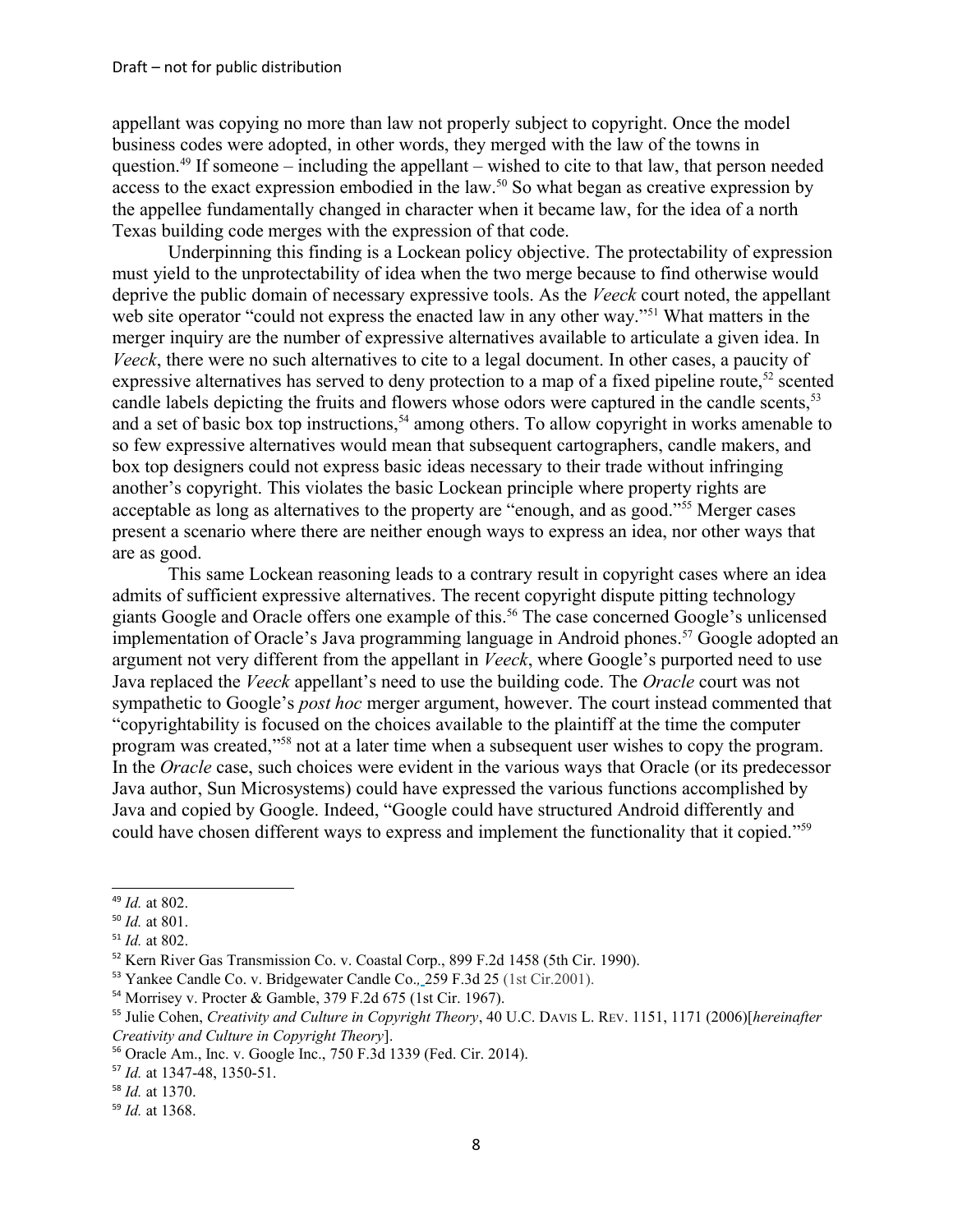Because Google enjoyed alternatives that were both "enough" and "as good," copyright protection could properly subsist in Oracle's expression.

The cases outlined to this point serve to highlight two critical aspects of the ideaexpression dichotomy. First, they provide a view – albeit introductory – as to what an "idea" is. An idea is a general statement of a work's (or a subpart of a work's) subject matter or aim – to provide a citation to a building code, to map a pipeline route, to communicate candle scents visually, or to implement certain functionality in a computer language. But as Learned Hand's initial statement intimated, there is some flexibility in the generality or specificity of an idea, without a clear definition as to when a move towards specificity converts the idea to expression. The idea in the *Veeck* case could be recast more specifically as a citation to the specific building code of two towns in North Texas. This would not have altered the outcome of the case, as merger occurs in either articulation of the idea offered here; but the move towards a more specific idea does not seem *per se* unreasonable. One can imagine a similar change in a case like *Oracle*. The idea there might not be "to implement certain functionality in a computer language," but, hypothetically, "to implement a cloning function in an object-oriented programming language using certain declarations required by that language." The dividing line between idea and expression would seem mobile, indeed.

The mobility in the line between idea and expression might present enough of a challenge on its own, but the idea/expression dichotomy features a second critical complication. Essentially, the dividing line between idea and expression does not just demarcate idea and expression, it determines their *interplay* in what could be compared to the two-body problem in physics. This latter problem considers the dynamic forces exerted between two bodies in space. When the bodies move in space, it is not enough to measure the change in force exercised by one on the other; one must consider how the bodies dynamically exchange force in an ever-changing feedback loop. There is a similarly dynamic feedback loop in play between idea and expression when the line dividing one from the other moves. One could consider the hypothetical change in idea for the *Oracle* case proposed above as one example of this. The much-criticized case of Whelan Assoc. Inc. v. Jaslow Dental Laboratory, Inc.,<sup>[60](#page-8-0)</sup> offers another. There, the court confronted an accusation of infringement in certain dental management software, $61$  but the overlap between the software programs at issue was limited to the programs' shared structure and functionality, not their actual source or object code.<sup>[62](#page-8-2)</sup> The court thus had to determine if copyrightable expression could subsist at a level of generality above the literal form of software code. To structure this analysis, the court concluded that "the line between idea and expression may be drawn with reference to the end sought to be achieved by the work in question."[63](#page-8-3) The idea of "a computerized program for operating a dental laboratory would not in and of itself be subject to copyright,"<sup>[64](#page-8-4)</sup> while copyright could extend to the court's conception of expression for software - "the manner in which the program operates, controls and regulates the computer in receiving, assembling, calculating, retaining, correlating, and producing useful information either on a screen, print-out or by audio communication." [65](#page-8-5) This concept of expression followed directly from the court's conclusion that there were "many ways"<sup>[66](#page-8-6)</sup> that a computer program

<span id="page-8-0"></span><sup>60</sup> 797 F.2d 1222 (3d. Cir. 1986).

<span id="page-8-1"></span><sup>61</sup> *Id.* at 1224.

<span id="page-8-2"></span><sup>62</sup> *Id.* at 1233-34.

<span id="page-8-3"></span><sup>63</sup> *Id.* at 1236.

<span id="page-8-4"></span><sup>64</sup> *Id.* at 1238.

<span id="page-8-5"></span><sup>65</sup> *Id.* at 1239.

<span id="page-8-6"></span><sup>66</sup> *Id.* at 1238.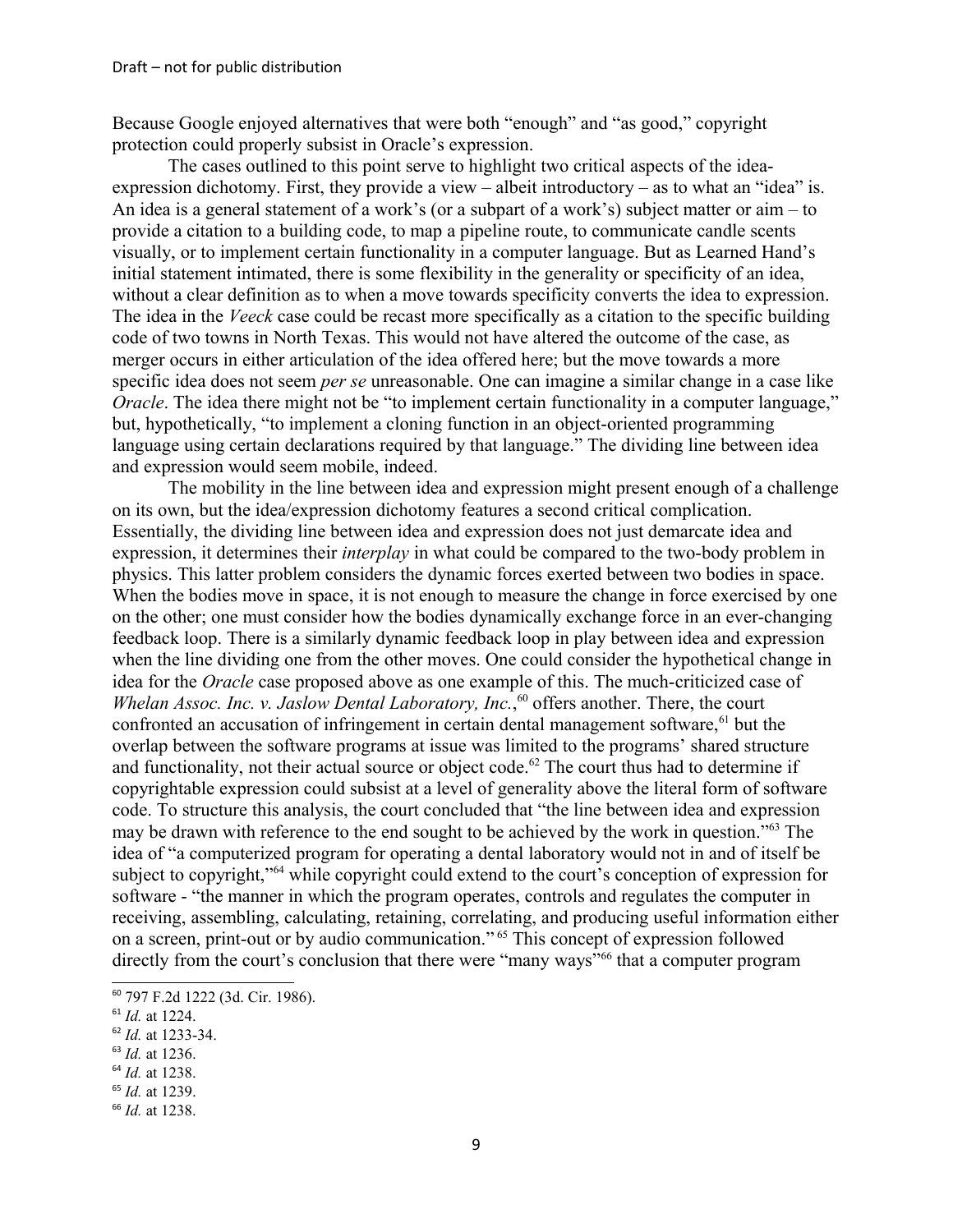could perform this set of functions. Setting aside whether the *Whelan* court's approach is correct, it may be observed that it established an extremely broad idea level when reviewing the software before it. That choice had the practical effect of allowing expression to climb into higher levels of abstraction because its "idea" standard allowed for expressive alternatives at those levels. So a very general definition of "idea" does not just move a line of demarcation between idea and expression, it feeds more and more alternatives into those levels of abstraction more specific than that idea.[67](#page-9-0) It crosses the very territorial boundary that it establishes. The hypothetical example offered regarding the *Oracle* case would have precisely the opposite effect. As the idea of the functionality implemented in the Java language became more specific, fewer alternatives would be available at more and more specific levels of abstraction, thereby doubly constricting the scope of copyright in a dynamic feedback loop. Idea, viewed from this angle, serves both as line of demarcation to be distinguished from expression, and constraint that enters expression's territory and applies a dynamically changing force.

The functioning of the idea/expression dichotomy is of critical importance in the question of copyrightable creativity under *Feist*, because it drives a methodological distinction: between those courts that view the creativity inquiry as an extension of the idea/expression dichotomy, and those that view the creativity inquiry as an entirely unrelated condition. Perhaps the best example of the first approach comes from the opinion in *American Dental Ass'n v. Delta Dental*  Plans Ass'n.<sup>[68](#page-9-1)</sup> In that case, the Seventh Circuit dealt with the purported infringement of American Dental's taxonomy of dental procedures, comprised of both descriptions and serial numbers.<sup>[69](#page-9-2)</sup> Delta Dental, which had copied most of American's system in its own publication, defended in part on the ground that the taxonomy in question was not properly copyrightable.<sup>[70](#page-9-3)</sup> The Seventh Circuit disagreed with this contention, noting:

Classification is a creative endeavor. Butterflies may be grouped by their color, or the shape of their wings, or their feeding or breeding habits, or their habitats, or the attributes of their caterpillars, or the sequence of their DNA; each scheme of classification could be expressed in multiple ways. Dental procedures could be classified by complexity, or by the tools necessary to perform them, or by the parts of the mouth involved, or by the anesthesia employed, or in any of a dozen different ways. The Code's descriptions don't 'merge with the facts' any more than a scientific description of butterfly attributes is part of a butterfly. There can be multiple, and equally original, biographies of the same person's life, and multiple original taxonomies of a field of knowledge. Creativity marks the expression even after the fundamental scheme has been devised.<sup>[71](#page-9-4)</sup>

The court's citation to *Feist* immediately prior to this, coupled with its use of the word "creative" within the paragraph, clarifies that its comments do relate to the question of copyrightable creativity. Confusion as to the comments' scope would be understandable, however. After all, the court mentions the non-creativity-informed doctrine of merger directly. Its reasoning is also

<span id="page-9-0"></span><sup>&</sup>lt;sup>67</sup> A different way of putting this appears in Lexmark Intern. v. Static Control Components, 387 F.3d 522 (6th Cir. 2004), where the court concluded that certain copier codes were uncopyrightable. In this respect, it faulted the district court's previous finding of alternatives in the codes by noting that the possible use of other constants in the codes "do not appear to represent alternative means of expressing the ideas or methods of operations embodied in the Toner Loading Program; they appear to be different ideas or methods of operation altogether." *Id.* at 540. Thus, by constricting the scope of the idea, potentially copyrightable alternatives were displaced from the space of protectable expression to the space of unprotected idea. This will be discussed more later in this Section. <sup>68</sup> 126 F.3d 977 (7th Cir. 1997).

<span id="page-9-2"></span><span id="page-9-1"></span><sup>69</sup> *Id.* at 977.

<span id="page-9-3"></span><sup>70</sup> *Id.* at 978.

<span id="page-9-4"></span><sup>71</sup> *Id.* at 979 (internal citation omitted).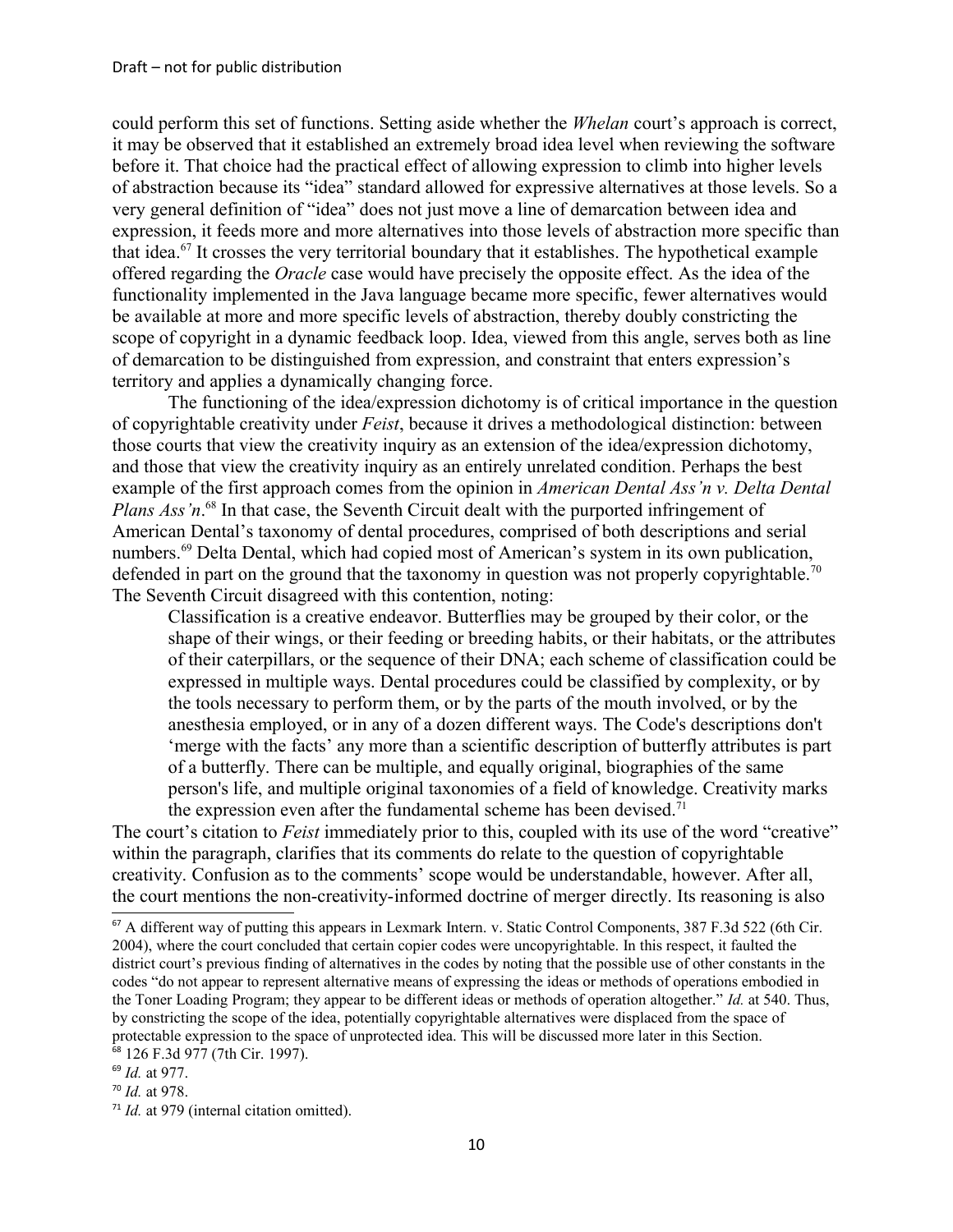thoroughly consonant with the structure of traditional idea/expression inquiries. When the court lists possible ways in which dental procedures could be classified, it is implicitly setting out an idea – the classification of dental procedures (of course). When it subsequently enumerates criteria by which the classification could be organized – complexity, tools, or anesthesia – it is generating a list of alternatives available based on the initial choice of idea. The court then repeats the exercise in dictum with another example – that of the 'idea" of a biography permitting the "expression" in the form of multiple alternatives.

The reading of *Feist*'s creativity standard in a manner coextensive with the traditional idea/expression inquiry raises two immediate complications.[72](#page-10-0) The first is an extension of an issue noted above – the two body problem of idea and expression. The court's statements on butterflies, *bouches*, [73](#page-10-1) and biographies imply the determination of specific idea levels, but there is no reason to view these as the only possible idea levels. The court could have imagined the idea of each falling at a more specific point, like "butterflies grouped by color," "dental procedures grouped by complexity," or the "biography of Urkel."<sup>[74](#page-10-2)</sup> Each of these more specific idea choices would entail an associated constriction in the number of alternatives available to a creator acting on that idea. Such more specific ideas would inevitably affect the scope of a work's copyright; and if articulated in a sufficiently specific manner, they could go so far as to deprive a work of copyright entirely. It would seem that the court played somewhat fast and loose with this (inherently fast and loose) aspect of the creativity question.

The second immediate complication of the *American Dental* court's analysis is a question of redundancy. Among the set of examples that the court offers to justify its holding of copyrightability in the dental taxonomy, a citation to *Whelan v. Jaslow* would be by no means out of place. The idea of "a computerized program for operating a dental laboratory,"[75](#page-10-3) like a taxonomy of butterflies, would not be copyrightable; but the chosen expression of each could be. Yet the rationale in *Whelan* was not based on *Feist*; it could not be, as *Feist* was decided five years after *Whelan*. This leads to the conclusion that the *American Dental* approach to creativity is not just consistent with the traditional idea/expression analysis, it is *duplicative* of it. The very idea constraint leading to alternative expressive possibilities necessary to satisfy the idea/expression dichotomy in *Whelan* operates in *American Dental* to show creativity. This does not seem a proper approach to the question of creativity, if only because it is inconsistent with the approach and methodology of the Supreme Court in *Feist*. When considering the white pages before it in the latter case, the Court did not conclude that the idea of a white pages directory merged with the expression of that directory, such that the traditional idea/expression analysis would dispose of the case (and it certainly could have done so, for there are no alternatives to the traditional white pages format). Instead, the Court initiated a new requirement which, it should be presumed, meant something more than the old one.

Other cases that rely on an idea/expression structure for their own *Feist*-based inspiration address the risk of redundancy in tests by adding a new element to the old test: author selection or arrangement. Here, the Article will take a brief turn to a "meta" level by rehashing *Matthew Bender & Co., Inc. v. West Pub. Co.*, [76](#page-10-4) a case involving the copyrightability of various aspects of West case reporters so beloved by attorneys everywhere. Because cases themselves are in the public domain, West's claims to copyright were limited to those aspects of the reporter that they

<span id="page-10-0"></span><sup>72</sup> With additional criticisms to follow in Part III.

<span id="page-10-1"></span> $73$  French for "mouths" – anything for alliteration.

<span id="page-10-2"></span><sup>&</sup>lt;sup>74</sup> Such a biography would presumably have at least one chapter dedicated to cheese.

<span id="page-10-3"></span><sup>75</sup> *See supra* note 64.

<span id="page-10-4"></span><sup>76</sup> 158 F.3d 674 (2d Cir. 1998).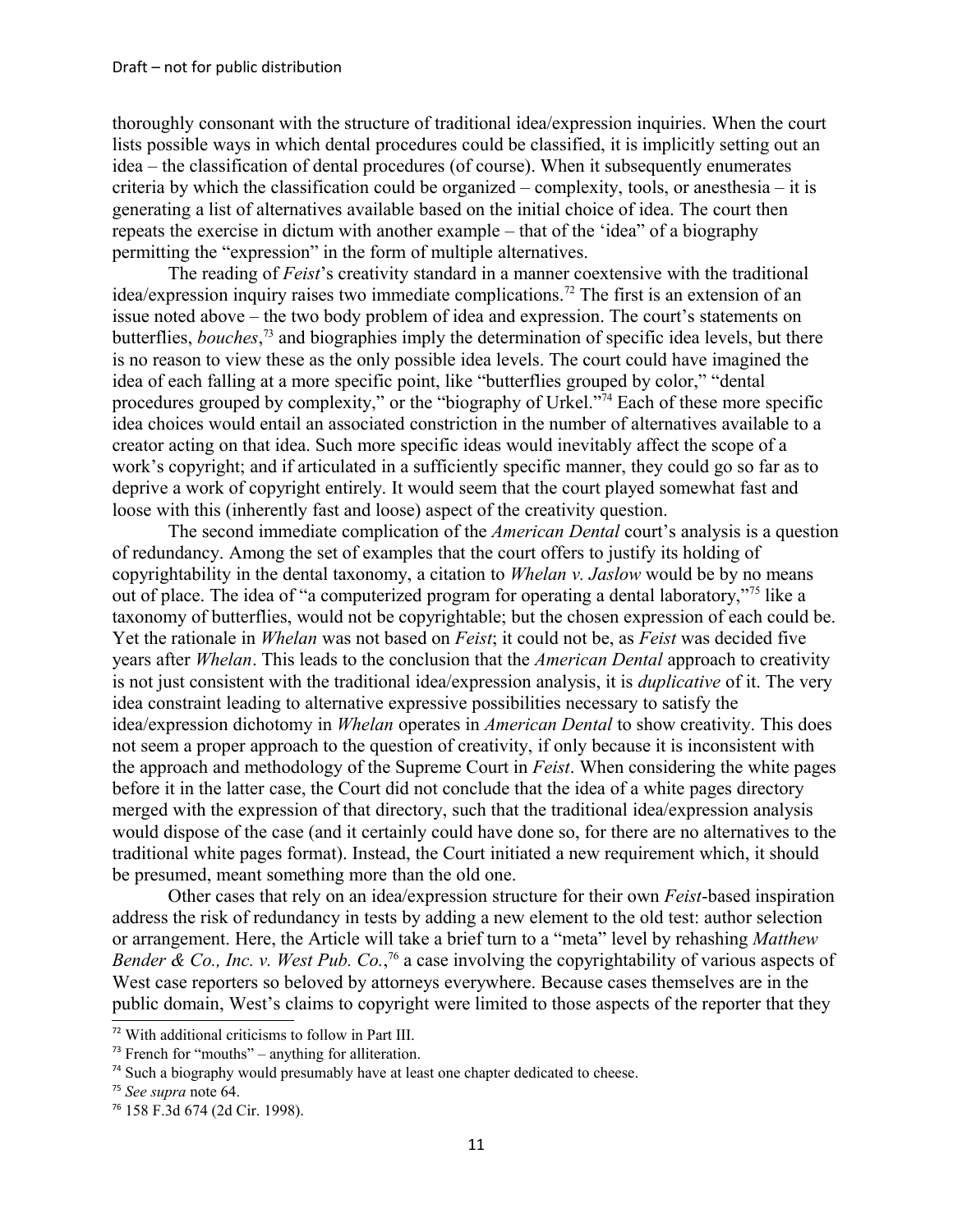selected, in this case the content of the header at the top of each case.<sup>[77](#page-11-0)</sup> To guide its analysis, the court commented that "when it comes to the selection or arrangement of information, creativity inheres in making non-obvious choices from among more than a few options." [78](#page-11-1) So it is already clear that the court would not limit itself to the typical idea-expression search for alternatives, it required a non-obvious selection from among those alternatives. While the use of the patent term "non-obvious" is probably inappropriate in view of *Feist*, it does add a probabilistic shading to the basic alternatives test. Rather than viewing all alternatives as equally likely, and merely tallying them to find possible copyrightability in each, the *Matthew Bender* court seems to require both a tallying *and* a related assessment of likelihood to find copyright in only those alternatives that are "non-obvious." The case also highlights the additional wrinkle that the alternative be *chosen* by the author among the others. This analytical framework led the court to find that West's various contributions to case headers were all insufficiently creative to merit copyright protection.<sup>[79](#page-11-2)</sup> The court acknowledged other cases where such creativity had been found, but emphasized the "exercise of judgments more evaluative and creative" than West's.<sup>[80](#page-11-3)</sup>

It is doubtful, however, that the addition of a light probabilistic shading and an emphasis on a creator's judgment and selection will meaningfully change the original idea/expression quantum in *Feist* creativity cases. On the issue of probability, it should be recalled the *scènes à faire* doctrine already puts just such a light probabilistic shading in the traditional idea/expression context. The doctrine accomplishes this by finding uncopyrightable, or at best of limited copyrightability, those expressions effectively generic or inherent to a work's genre.<sup>[81](#page-11-4)</sup> An annoying and meddlesome neighbor on a sitcom would be one example of this phenomenon; the use of a parrot, eyepatch, and peg-leg for a pirate character would be another. The core of the *scènes à faire* doctrine, then, is to find more probable forms of expression, and then eliminate or limit their protectability, in much the same way the modifier "non-obvious" would attach to less probable, and accordingly protectable, forms of expression. So the *Bender* inquiry into the probability of a given alternative would not seem to change the traditional idea/expression quantum.

The second supplement to the traditional idea/expression query proposed by the *Bender*  case – author selection or judgment – would not seem to add very much to the test either. This much can be shown in practical terms. As a baseline postulate for this statement, copyright must require no more than that authorial selection or arrangement happen at one time, any time in the creative process. To conclude otherwise would eliminate copyright in well-timed photography, like Alfred Eisenstaedt's famous shot of the sailor spontaneously kissing a woman in jubilation at the end of World War II.[82](#page-11-5) Eisenstaedt clearly merited copyright for his well-timed shot, but he did not arrange anything at the time of the photograph. He merely took the photograph and *at a* 

<span id="page-11-5"></span><sup>82</sup> This photograph is entitled *V-J Day in Times Square*.

<span id="page-11-0"></span><sup>77</sup> *Id.* at 683-85.

<span id="page-11-1"></span><sup>78</sup> *Id.* at 682.

<span id="page-11-2"></span><sup>79</sup> *Id.* at 688-89.

<span id="page-11-3"></span><sup>80</sup> *Id.* at 689.

<span id="page-11-4"></span><sup>81</sup> *See, e.g.,* Incredible Technologies v. Virtual Technologies, 284 F. Supp.2d 1069, 1079-80 (N.D. Ill. 2003) (acknowledging in the context of competing golf video games that certain aspects of such a game may be subject to very thin copyright protection - "the wind meter and club selection features, for example, account for variables in a real game of golf and are indispensable to an accurate video representation of the sport. The game selection features, such as the menu screens and player quit options, are standard to the video arcade game format, as is the fixed placement of certain icons around the border of the screen… Though these elements are protected at least in their 'shapes, sizes, colors, sequences, and arrangements,' like the graphics on the control panel, they are to be treated as scenes a faire, and are afforded protection only from virtually identical copying.").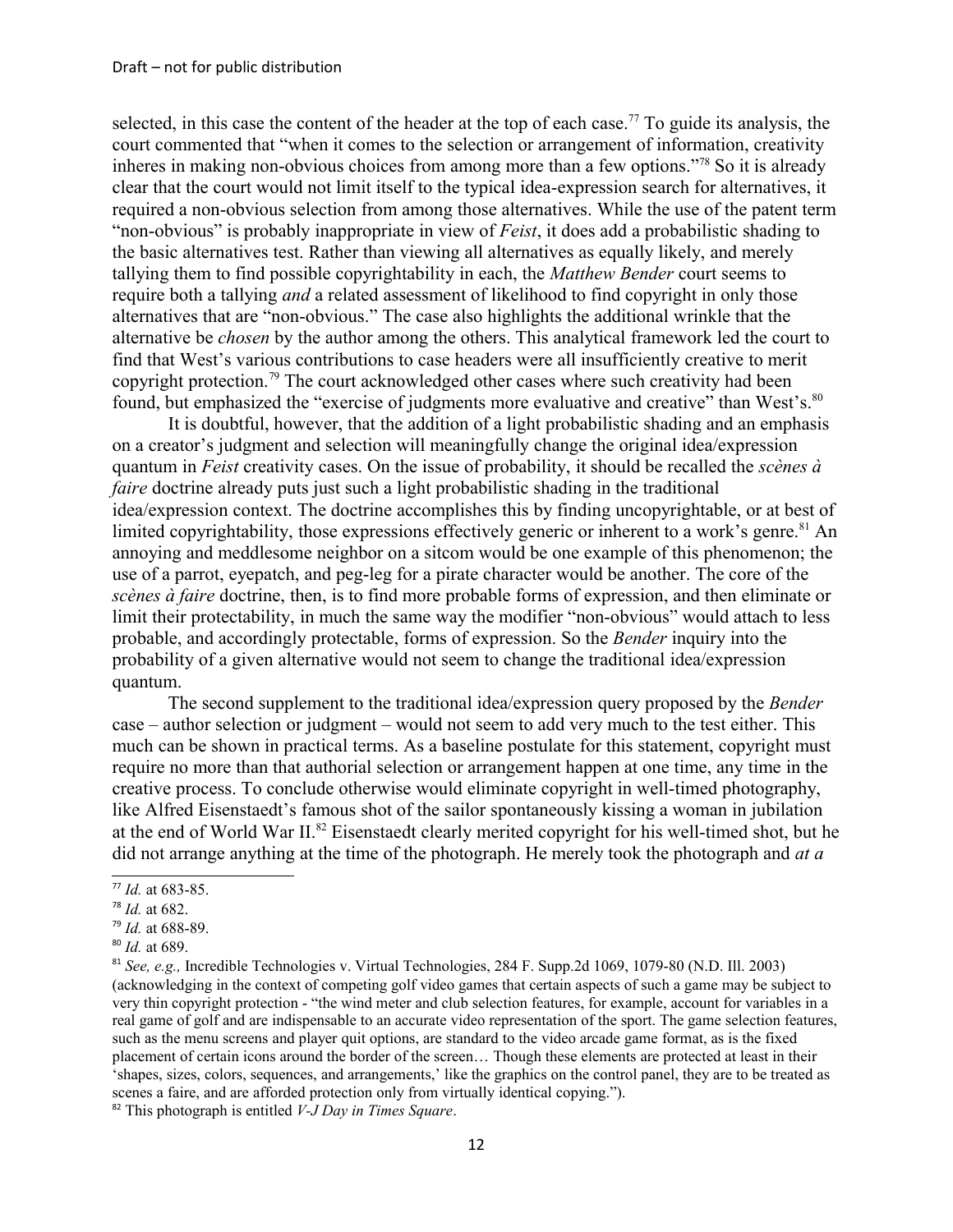*point sometime later* selected it as worthy of adoption as his work. If copyright is to protect Eisenstaedt's work (as it should), it must on occasion accept a limited quantity and quality of artistic selection. Most works will exceed these limits, leaving the alternatives test a dominant rudder in the space of many *Feist*-based creativity analyses.<sup>[83](#page-12-0)</sup> And if the alternatives test assumes such a role, then judicial assessment of creativity is necessarily subject to the two issues already noted above – inherent unpredictability according to a court's determination of a work's "idea," and almost complete redundancy with previously existing modes of analysis.

The alternatives-based analysis of creativity under *Feist* presents further issues, which will be discussed in part III; but for now we would do well to introduce a few cases that view the *Feist* creativity inquiry as entirely separate from the alternatives-based analysis. One such case is ATC Distribution Group, Inc. v. Whatever It Takes Transmission,<sup>[84](#page-12-1)</sup> involving the alleged copying of a parts catalog by the defendant's founder after leaving the plaintiff's employ.<sup>[85](#page-12-2)</sup> That this case treats the *Feist* inquiry as divergent from the idea/expression inquiry can be shown through the court's comment that "original and creative *ideas* are not copyrightable."<sup>[86](#page-12-3)</sup> A test for creativity that aligns with the traditional idea/expression analysis cannot make this comment, for creativity can only be found where there are sufficient expressive alternatives at an abstraction level more specific than a work's idea. The *Whatever It Takes* court further rejects a consistent reading of creativity and the idea/expression test when it acknowledged that the parts catalog at issue could have been arranged in alternative ways, yet the existence of such alternatives was insufficient to render the catalog creative.[87](#page-12-4) Yet the *Whatever It Takes* court, like the *Feist* court before it, provides almost no substance to its alternate understanding of copyrightable creativity. When opining that the catalog embodied "creative ideas," the court immediately shifted to a regurgitation of the section 102(b) prohibitions on copyright, not an explanation as to why the ideas at issue were creative.<sup>[88](#page-12-5)</sup> When dismissing the catalog's part numbers as uncreative, the court rejected copyright on the basis of randomness in the selection of parts numbers.<sup>[89](#page-12-6)</sup> The remaining copyright inquiries – on the arrangement of the catalog and the catalog's illustrations offered no more creativity in the court's opinion, and the court offered little to no more guidance as to why it reached its result.<sup>[90](#page-12-7)</sup>

Other courts do only slightly better on the issue.<sup>[91](#page-12-8)</sup> Some focus more on the selection question already discussed above.<sup>[92](#page-12-9)</sup> In *Warren Pub., Inc. v. Microdos Data Corp.*, for example, the court focused on choice among a universe of possible choices in the context of cable television directory.[93](#page-12-10) Yet this looks an awful lot like the alternatives-based methodology already

<span id="page-12-0"></span><sup>83</sup> One exception to this might be the use of computers to generate content without additional authorial choice. *See Random Numbers*, *supra* note 23 at 295.

<span id="page-12-1"></span><sup>84</sup> 402 F.3d 700 (6th Cir. 2005).

<span id="page-12-2"></span><sup>85</sup> *Id.* at 702-703.

<span id="page-12-3"></span><sup>&</sup>lt;sup>86</sup> *Id.* at 707 (emphasis in original).

<span id="page-12-4"></span><sup>87</sup> *Id.* at 712.

<span id="page-12-5"></span><sup>88</sup> *Id.* at 707.

<span id="page-12-6"></span><sup>89</sup> *Id.* at 709.

<span id="page-12-7"></span><sup>90</sup> *Id.* at 710-13.

<span id="page-12-8"></span><sup>91</sup> Gregory N. Mandel, *Left-Brain versus Right-Brain: Competing Conceptions of Creativity in Intellectual Property Law*, 44 U.C. DAVIS L. REV. 283, 326 (2010)( "Judicial opinions, in fact, rarely even try to describe the artistic creative process, presumably because it is considered so ineffable. When opinions do describe authorial creativity they default to traditional right-brain artist conceptions, for instance, referring to 'the mysterious ebb and flow of an artist's creative powers' or an 'intrinsically individualistic' process.").

<span id="page-12-9"></span><sup>92</sup> Key Publications, Inc. v. Chinatown Today Publishing Enters., Inc., 945 F.2d 509, 513 (2d Cir.1991).

<span id="page-12-10"></span><sup>93</sup> Warren Pub., Inc. v. Microdos Data Corp., 115 F.3d 1509 (11th Cir. 1997).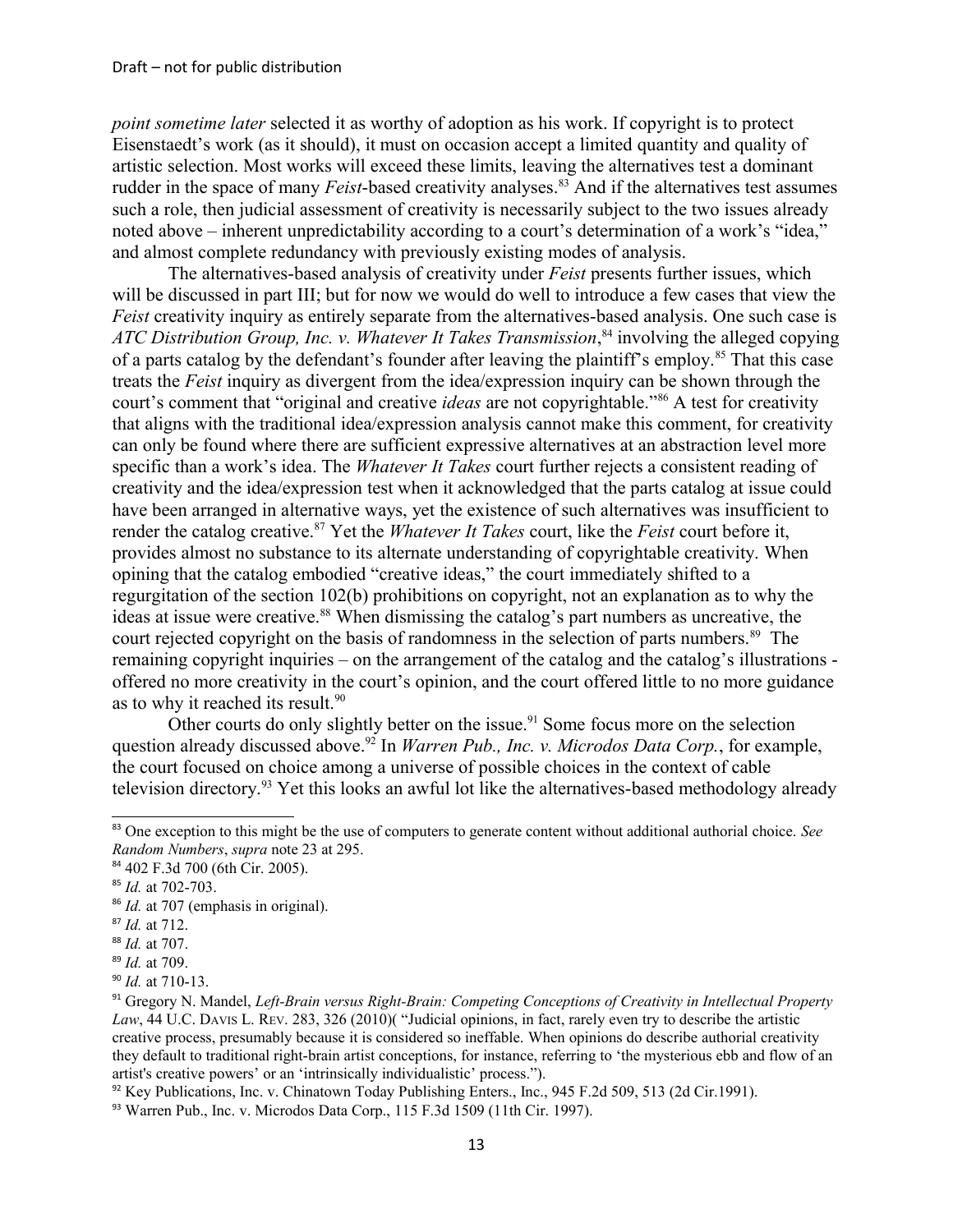discussed above.<sup>[94](#page-13-0)</sup> The court in *Meshwerks, Inc. v. Toyota Motor Sales U.S.A., Inc.*<sup>[95](#page-13-1)</sup> highlighted the intent of the creator when considering 2-D digital depictions of originally 3-D Toyota cars.<sup>[96](#page-13-2)</sup> Yet intent seems something like a light spin on choice which, further, might not be amenable to many useful applications. For one, intent sometimes fails to execute its vision in a final product, as in the notable *Alfred Bell & Co. v. Catalda Fine Arts, Inc.* case,  $97$  where exact replica engravings of famous art pieces could reflect the copyist engraver's muscular twitch that contradicted the intent of the project (and merited copyright). Intent also seems most useful only in those disputes where creative intent is clear. Such was the case in the *Meshwerks* case, as the 2-D digital depictions were intended to be nothing more than exact replicas of Toyota cars.<sup>[98](#page-13-4)</sup> Creative intent is rarely so unambiguous or single-minded, however. Perhaps the best approach to creativity as an alternative to the alternatives-based query is that of then-Judge Alito's dicta in Southco, Inc. v. Kanebridge Corp.,<sup>[99](#page-13-5)</sup> where the Third Circuit considered the copyrightability of parts numbers. Because of the part numbering plaintiff's reliance on an analogy between its creation and photography, Judge Alito felt it necessary to distinguish the cases:

The Southco numbers convey information about a few objective characteristics of mundane products — for example, that a particular screw is one-eighth of an inch in length. A photographic portrait, by contrast, does not simply convey information about a few objective characteristics of the subject but may also convey more complex and indeterminate ideas.[100](#page-13-6)

Creativity is a movement away from the merely functional and the accurate in representation in favor of greater complexity and indeterminacy. Nowhere are alternatives to be found in this dicta. The work and its own complexity and indeterminacy are the point of inquiry. This may not be a full-fledged methodology, inasmuch as the court did not particularly apply it to the parts numbers at issue, nor explain how to discern the presence or necessary amount of complexity and indeterminacy. Yet there is much to commend it, as it presents a sketch of creativity that does not answer to a distinction between ideas and expression. The test's very indeterminacy, if not amenable to completely predictable judicial decision-making as articulated, would allow a court the liberty to seek creativity in its many forms, not just through its genesis as an alternative among others answering to a single idea. Judge Alito seems to be on to something with his view of creativity in *Southco*, and we will return to another view much like it when Part IV considers the philosopher Henri Bergson's view of creativity. But first, Part III will pursue the critique of the alternatives-based creativity standard.

## **III. The Alternatives-Based Test as an Inaccurate Reflection of Creativity**

# *Longtemps, je me suis couché de bonne heure.*[101](#page-13-7)

<span id="page-13-0"></span><sup>&</sup>lt;sup>94</sup> So too does the case of William A. Graham Co. v. Haughey, 430 F.Supp.2d 458 (E.D. Pa. 2006), although with a slight twist. There, the insurance form under scrutiny was deemed sufficiently creative under *Feist* because it was found to feature "numerous creative differences" in comparison to another similar form. *Id.* at 466. Comparison to other similar artifacts might be a more concrete way of demonstrating the presence of creative content, yet it functionally equivalent to the alternatives test for the obvious reason that it relies on such alternatives. <sup>95</sup> 528 F.3d 1258 (10th Cir. 2008).

<span id="page-13-2"></span><span id="page-13-1"></span><sup>96</sup> *Id.* at 1266.

<span id="page-13-3"></span><sup>97</sup> 191 F.2d 99 (2d Cir. 1951).

<span id="page-13-4"></span><sup>98</sup> *Meshwerks, Inc. v. Toyota Motor Sales U.S.A., Inc*., *supra* note 95 at 1270.

<span id="page-13-5"></span><sup>99</sup> 390 F.3d 276 (3rd Cir. 2004).

<span id="page-13-6"></span><sup>100</sup> *Id.* at 284.

<span id="page-13-7"></span><sup>101</sup> Marcel Proust, DU CÔTÉ DE CHEZ SWANN 3 (1988).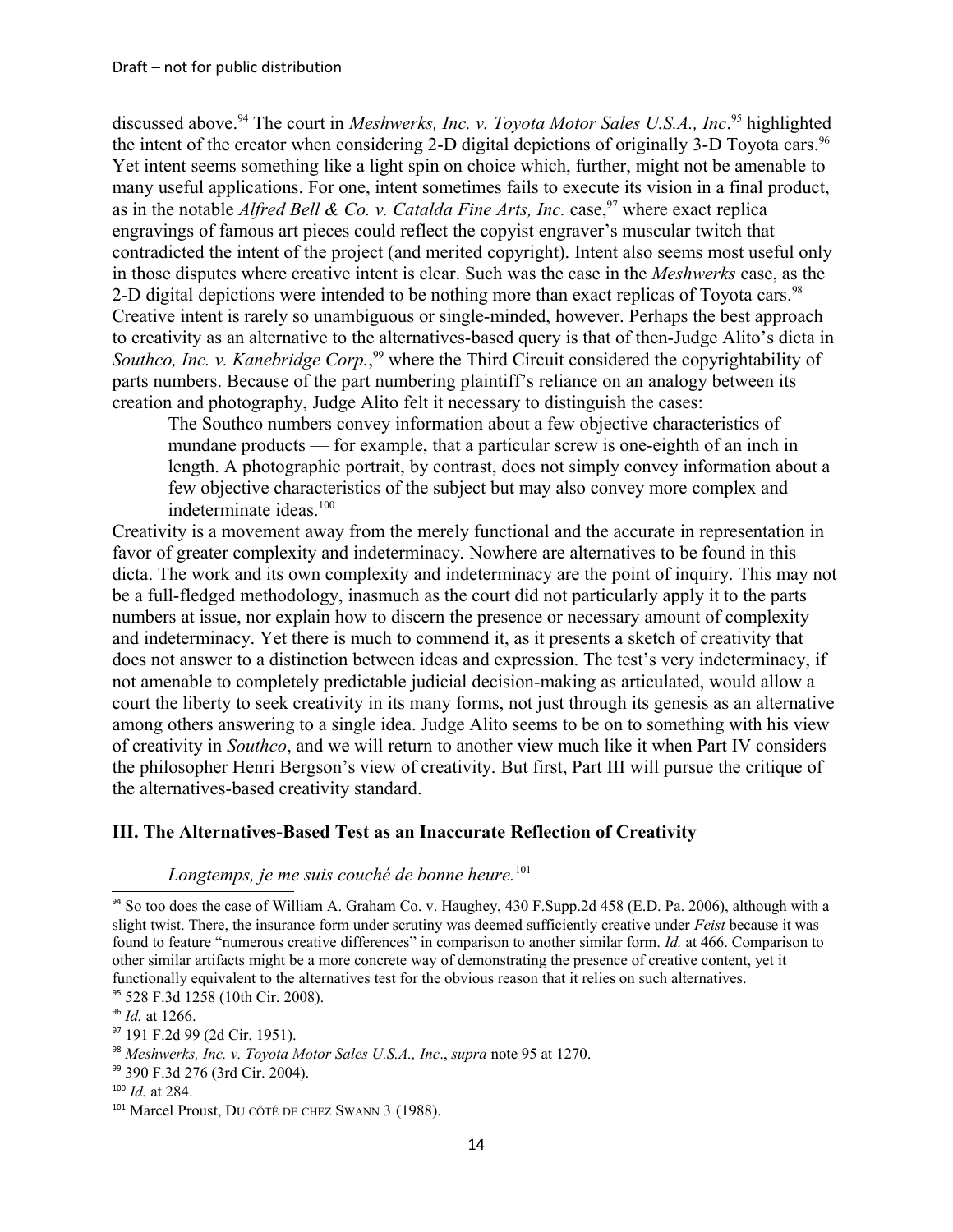So begins Marcel Proust's novel (or series of novels), *A la recherche du temps perdu*. [102](#page-14-0) The line might be translated as, "For a long time, I went to bed early," and it initiates a monolithic story following the narrator as he negotiates his relationships with his mother, Swann, and many other notable characters. Setting aside the overwhelming *suite* to this incipit, one can begin to situate its importance on a smaller scale. The noted semiotician Roland Barthes views this sentence as an opening for the first episode of the novel, where the work meditates on sleep.<sup>[103](#page-14-1)</sup> Sleep, for Barthes, is the organizational mode of Proust's originality; yet in so organizing his work, the author actually disorganizes it.<sup>[104](#page-14-2)</sup> Proust's narrator, by invoking sleep as a theme of his work, introduces a "false conscience," a conscience that is "off-kilter, vacillating, intermittent."[105](#page-14-3) Through this conscience, the very "logical shell of Time is attacked,"[106](#page-14-4) and no strict chronological ordering is possible. This worthwhile reading of Proust's first sentence goes a long way to showing how Proust was creative in the context of the fifty pages (and then, by extension, several thousand more) that followed this first line.

Yet I would argue that Proust's creativity can be situated on an even more microscopic scale – that of the sentence itself. The sentence is actually quite unusual, the commonplace tenor of the translation notwithstanding. To demonstrate this, here must intrude a brief explanation of the grammatical structure of the sentence, along with some additional background on French grammar more typically. The oddity of the sentence flows from the choice of verb tense, *le passé composé*, or simple past, typically used to describe discrete events. This tense functions in French in the same manner as the past tense in English when a list of past event is narrated. The *passé composé* would be used for all three verbs in a translation of: "I went to the movies; I saw a movie; I came home." The French have a second primary past tense,[107](#page-14-5) *l'imparfait*, or imperfect, which describes past states that have a certain ongoing duration. For an example of the equivalent in English, the verbs in the following would be translated to the imperfect in French – "I was happy," or "I used to go to the movies." In his sentence above, Proust is invoking an activity that should have had a duration. Instead of "I used to go to the movies," he seems to mean, "I used to go to bed early." Yet he did not use the imperfect in the sentence to express this [*je me couchais de bonne heure*]; he used the *passé composé*. What took place for a "long time" is something that he has collapsed to form a single discrete event. The logical shell of time is broken, indeed, but one need not look to the fifty pages that follow this opening line to prove it. By altering something as simple as a single past tense to use a form that no one

<span id="page-14-4"></span><sup>106</sup> *Id.*

<span id="page-14-0"></span><sup>&</sup>lt;sup>102</sup> I have left the title of the opus in its original French for almost the same reason that I have left the first line unchanged. The translations of the title into English - most typically, *In Search of Lost Time* or *In Remembrance of Things Past* – leave something to be desired. The former most closely tracks the literal meaning of the title, but even that sacrifices an additional meaning of "*temps perdu*" (literally, "lost time"). To do something *à temps perdu* in French is to do it in one's spare time. So the "lost time" of the first translation also has a connotation of "spare time" – Proust seeks not just the past, but a certain excess.

A second, but related, reason for leaving Proust's title untranslated follows from the title of this very Article. For in this Article, I am in search of something lost – not time (*le temps*), but meaning (*le sens*), and more specifically, the lost meaning of the term "creativity" in the context of copyright. There is equally something excessive sought here, a *spare* meaning of creativity beyond that found in courts.

<span id="page-14-1"></span><sup>&</sup>lt;sup>103</sup> Roland Barthes, LE BRUISSEMENT DE LA LANGUE 336 (1984).

<span id="page-14-2"></span><sup>104</sup> *Id.*

<span id="page-14-3"></span><sup>105</sup> *Id.* at 337.

<span id="page-14-5"></span><sup>107</sup> There are other past tenses in French, in particular, the *passé simple* and the *plus que parfait*, but they are not relevant here.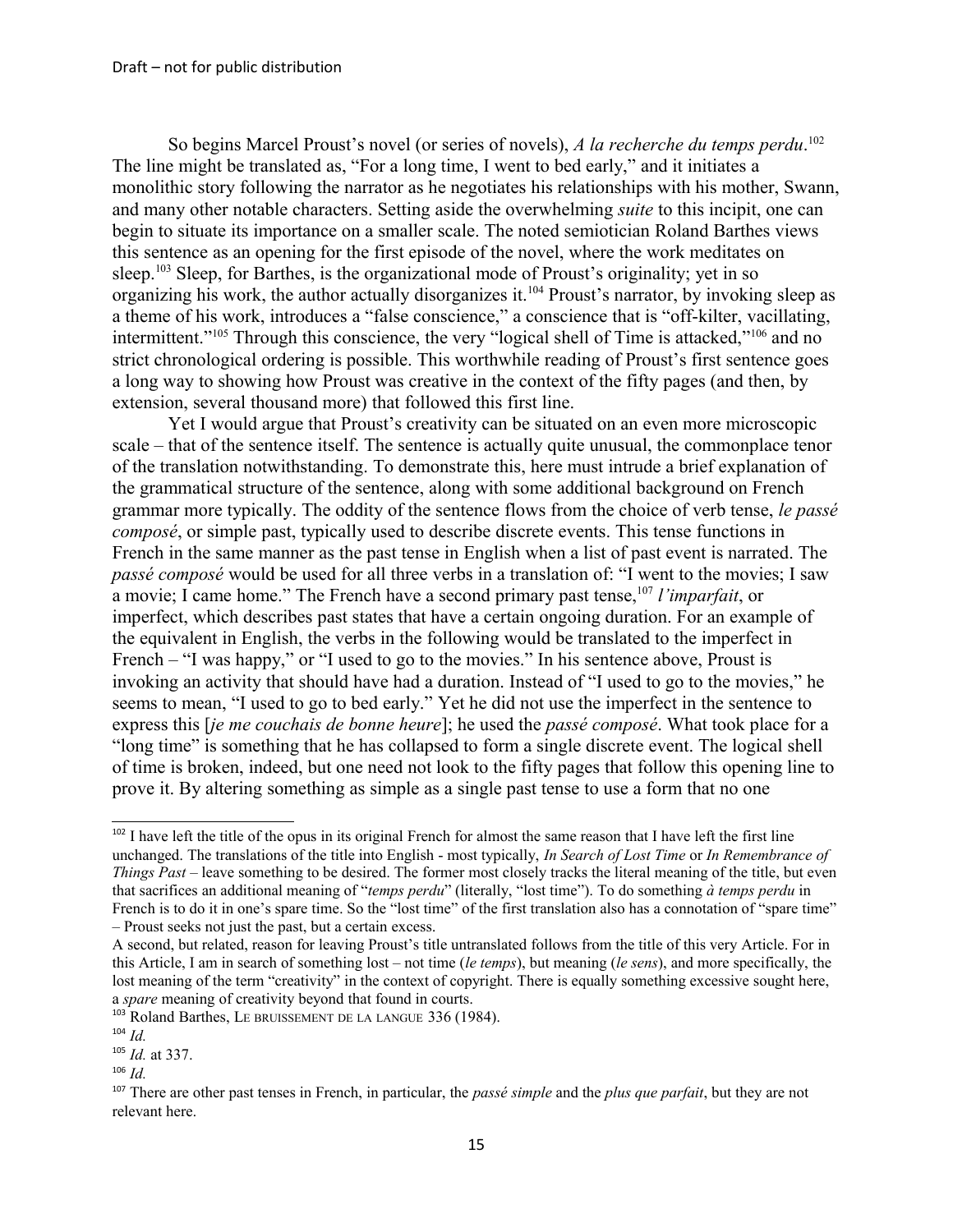normally would, Proust has infused a single sentence with a remarkable dynamism in its complexity and seeming contradiction.

The sentence is not just dynamic, though; it is plainly creative. Supporting this conclusion is Ralph Clifford's similar showing of creativity on a small scale through the example of the phrase "couch potato."[108](#page-15-0) While "couch potato" has become an entirely typical slang saying, Clifford comments that there could be no "formulaic and deterministic transformation" that would lead to the combination of the words "couch" and "potato."[109](#page-15-1) Further, Clifford detected no repeatable process that would result in the phrase.<sup>[110](#page-15-2)</sup> The same indicia could equally apply to Proust's sentence, where the shift in verb tense evades the formulaic and deterministic, and the probable in process, to achieve a high degree of creativity. And to an even greater degree than the simple metaphor "couch potato," Proust's sentence manipulates the very conceptual basis of both his sentence and his work at large. That must qualify as creative.

Here points up the first of a number of additional methodological problems with the alternatives-based test for creativity under *Feist*. Beyond the issues discussed above - the test's potential redundancy vis-à-vis the idea/expression dichotomy and its inherent flexibility in selecting a point of demarcation between idea and expression, the test suffers from the drawback that it depends on the presence of alternatives to show creativity. In the case of Proust's sentence, there are almost no alternatives whatsoever for the expressive choice made. The words in the sentence cannot be meaningfully reordered and still retain their meaning. Certain words in the sentence have synonyms – *de bonne heure* could have been replaced by *tôt*, for example – but these are very limited in number. Even allowing for the most generous range of synonyms, there are not enough, or as good, to satisfy a Lockean rationale. Further, no variation is possible within the verb tense. If Proust had used the imperfect tense, as would be expected, his sentence would shed its complexity in favor of a very typical (and far less creative) meaning. For lack of expressive alternatives, Proust's highly creative sentence would be deemed uncreative under the test espoused by the *Delta Dental* court and others. This seems a plainly incorrect result.

There are still other issues with a test for creativity based on choice among expressive alternatives. Barthes' essay on the first sentence of Proust provides an entry-point to one such issue. It is in that writing that Barthes explains his identification with Proust in his own personal desire to write a novel.<sup>[111](#page-15-3)</sup> What unfolds here, then, is an interaction between actors in what Julie Cohen calls a "cultural landscape."[112](#page-15-4) This landscape is, in Cohen's words, "a distributed set of cultural resources"[113](#page-15-5) with which individuals interact, including through creative processes. This concept places more value on the human body<sup>[114](#page-15-6)</sup> as a mediator of creative production. It is often through bodily interaction and access that creativity occurs – through iterative process in communication with cultural artifacts, and not as the result of an immediate creative spark.<sup>[115](#page-15-7)</sup> This view of creativity has been endorsed elsewhere. Michael Madison, for example, highlights the "sometimes messy, unplanned, accidental, idiosyncratic nature of creativity and creation"

<span id="page-15-0"></span><sup>108</sup> *Random Numbers*, *supra* note 23 at 274.

<span id="page-15-1"></span> $109$  *Id.* 

<span id="page-15-2"></span> $110$  *Id.* 

<span id="page-15-3"></span><sup>111</sup> *See* Barthes, *supra* note 103 at 333 and 343-45.

<span id="page-15-4"></span><sup>112</sup> *Creativity and Culture in Copyright Theory*, *supra* note 55 at 1180.

<span id="page-15-5"></span> $113$  *Id.* 

<span id="page-15-6"></span><sup>114</sup> *Id.* at 1181.

<span id="page-15-7"></span><sup>115</sup> *Id.* at 1182.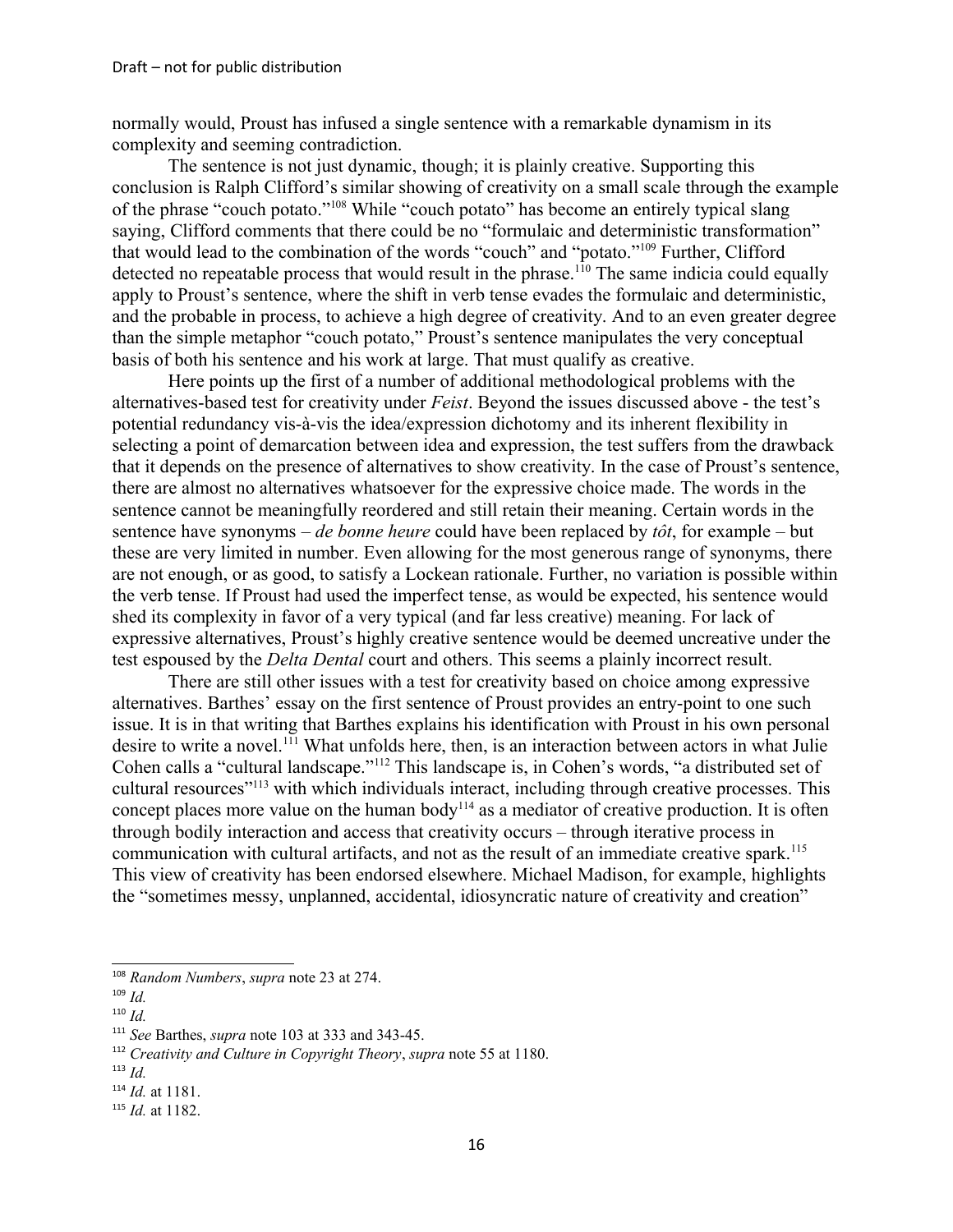when discussing how Shakespeare was known to have cribbed materials from cultural artifacts all around him. $116$ 

For commentators like these, the critical myth that they aim to debunk is that of the romantic author. This archetype posits a creator, toiling away alone, immune to the buffeting of the surrounding world, and creating something truly individual. This creator is often described as drawing immediate inspiration, in the form of a novel idea, through some odd stimulus, like the rusty spinning of a weathervane or the mosaic pattern in a kaleidoscope. Of course, the problem with these myths is that they are just that – myths. While one cannot disprove all such myths, one notable example might help paint the picture more clearly. Newton, who is rightly respected for his mechanical theories, fits clearly within this mythology, as early twentieth century physicist Pierre Duhem demonstrated. Duhem's critique is coextensive with Cohen's – he faults the common person's tendency to believe that scientific inspiration (and quite probably, inspiration in general) happens like chicken hatching, or the touch of a magic wand to the theorist's head.<sup>[117](#page-16-1)</sup> He then proceeds to trace at length how Newton answers to this flawed view of discovery. The common myth conceives of Newton as having seen an apple fall in a field, and having thereby immediately discovered his mechanical laws.<sup>[118](#page-16-2)</sup> Nothing could be farther from the truth. Duhem painstakingly<sup>[119](#page-16-3)</sup> shows, with a tracing of scientific history from Ancient Greece through Newton's contemporaries, that Newton's discovery had long been prepared. Consider Newton's gravitational equation, which measures force exerted between two objects by multiplying their masses by a constant and dividing that total by the square of the distance between the objects.<sup>[120](#page-16-4)</sup> Duhem notes that the study of light had already relied on a relation based on the inverse of a distance squared. The physicist Halley, among others, was already conducting work relying on this relation in the field of mechanics as Newton performed his own work.[121](#page-16-5) Newton, meanwhile, did not create his equation in an immediate flash. His initial development of the law of gravitation occurred in 1665; but due to a widely accepted, but inaccurate conception of the Earth's size, he was unable to apply the law to his satisfaction until the inaccuracy was cleared up... in  $1682$ <sup>[122](#page-16-6)</sup> So the falling apple myth and the immediate development of a law from a single idea goes right out the window. What remains is Duhem's observation that the greatest ideas are often born of their time, as if "floating in the air, carried by the wind from one country to another."[123](#page-16-7)

The idea/expression dichotomy – and associated alternatives-based test for copyrightable creativity – tend to serve the image of the romantic author, however. By reducing the point of comparison for expression and creativity to a monolithic abstract idea, the author or creator who has such an idea and then articulates it through individual expression is well-served, for the test tracks exactly what this creator is doing. The test is less effective for those creators, even great ones like Newton, who wander in the wilderness for 17 years developing work in close collaboration with the theories of their time. This failure of the alternatives-based test is part and

<span id="page-16-0"></span><sup>&</sup>lt;sup>116</sup> Michael J. Madison, *Comment: Where does Creativity Come From? and Other Stories of Copyright*, 53 CASE WESTERN RESERVE L. REV. 747, 760 (2003).

<span id="page-16-1"></span><sup>117</sup> Pierre Duhem, LA THÉORIE PHYSIQUE, SON OBJET, SA STRUCTURE 307 (2007).

<span id="page-16-2"></span> $118$  *Id.* 

<span id="page-16-3"></span><sup>119</sup> Duhem devotes 45 pages to this history. *See id.* at 307-352.

<span id="page-16-4"></span><sup>&</sup>lt;sup>120</sup> This is represented mathematically as  $F = g^*M_1 M_2/r^2$ , where g is the gravitational constant, the M's are the masses of the objects, and r is the distance between them.

<span id="page-16-5"></span><sup>121</sup> Duhem, *supra* note 117 at 344.

<span id="page-16-6"></span><sup>122</sup> *Id.* at 345.

<span id="page-16-7"></span><sup>123</sup> *Id.* at 349.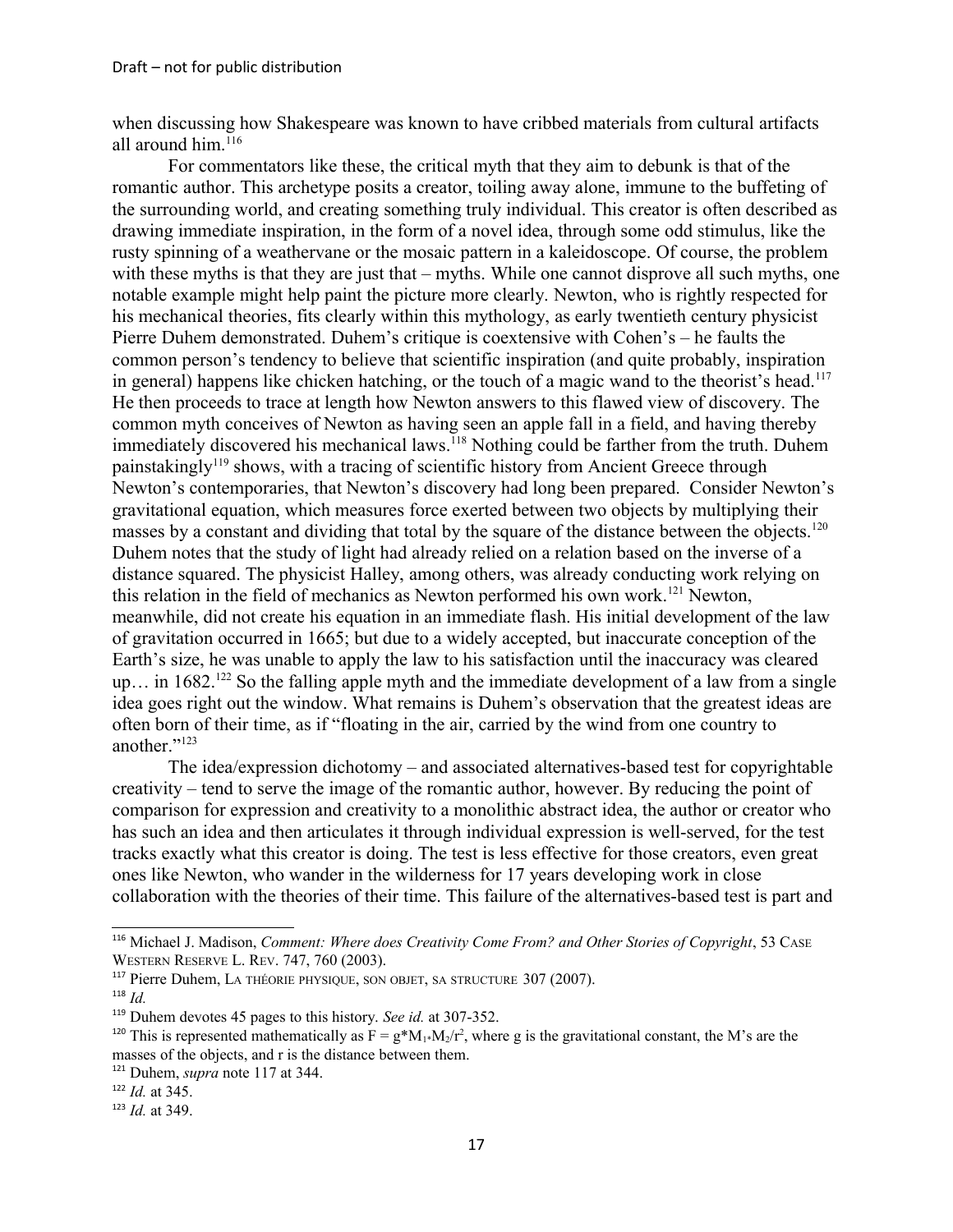parcel of a certain binary that commentators like Professor Cohen seek to debunk, that which divides the IP pirate from the romantic author. While creators may undoubtedly be categorized along a spectrum from more original to more derivative work, Cohen highlights creation as a process that contains both internal and external, culturally-inspired components.[124](#page-17-0) There is no simple binary between romantic author and pirate.<sup>[125](#page-17-1)</sup>

Other binaries hardwired into copyright law's creativity inquiry represent reasonable candidates for improvement. Cohen also criticizes the dichotomy's methodological bias towards a natural rights versus economics binary.[126](#page-17-2) The former model concerns itself with the sets of rights that an author or creator should expect to enjoy as a matter of social ordering.<sup>[127](#page-17-3)</sup> The latter model attempts to develop intellectual property law in a manner that best promotes market efficiency in the creation and dissemination of protected artifacts.[128](#page-17-4) Setting an artificial idea/expression limit is one way, depending on one's view, of either ordering the expectations of authors or promoting an efficient market of intellectual property. Authors can either expect a certain scope of protection, or market theorists can expect a certain availability of communicative tools while economically incentivizing expression. Cohen seeks to see beyond this in her proposed decentered cultural landscape that serves as an engine for creativity. Professor Gregory Mandel supplements the economics-natural rights binary with another: that between stereotypes of right- versus left-brained thought. He offers this binary in criticism of joint author law's tendency to view copyrightable creativity as right-brained, and patentable invention as left-brained. He notes that "[s]tereotypes… are often both incorrect and dangerous, and such is the case here. Current research indicates that the common author and inventor stereotypes do not accurately portray actual creative processes. As a result, the dichotomy between modes of creativity for authors versus inventors **-** in both perception and intellectual property law - is substantially exaggerated."<sup>[129](#page-17-5)</sup> Copyrightable creativity should not reflect merely those creations that seem more right-brained in origin. The brain creates by marshaling both hemispheres in varying measures, and any creativity inquiry should be up to the task of accepting all such permutations of creativity.

The alternatives-based methodology relies on a further problematic presumption – that there is a single set of abstractions. Abstractions are no more than a series of Russian dolls in a court's hands, sure to envelop each other coherently. But just as the line between idea and expression can shift between levels of abstractions, the very levels of abstraction themselves can shift seismically. It was the philosopher Alfred North Whitehead who pointed out that the first human to discover counting discovered a whole new way of abstracting as compared to all

<span id="page-17-0"></span><sup>124</sup> *Creativity and Culture in Copyright Theory*, *supra* note 55 at 1178.

<span id="page-17-1"></span><sup>&</sup>lt;sup>125</sup> I would criticize Profs. Cohen and Madison for their failure to recognize the entire spectrum of more original to more derivative work. Their models are highly geared towards the social and the socially accepted, regardless of the consequences of such activity on the incentive to create by later-comers. Cohen, for example, mostly seems to want to construct an elaborate theory to allow non-commercial fan fiction at all costs, even if future authors would not produce or publish work because of the threat of fan fiction. In other words, where the idea/expression dichotomy and the alternatives-based test (along with other aspects of current copyright doctrine, like joint author law) tend to favor a more romantic author-like creator, Cohen chooses to favor a far more derivative creator to the detriment of authors who are more "romantic" in their creations. The most effective type of copyright rule – like that suggested for creativity in section IV – is one that attempts to embrace as creative all forms of creativity, not just those that answer to a currently disfavored, but fairly derivative, form.

<span id="page-17-2"></span><sup>126</sup> *Creativity and Culture in Copyright Theory*, *supra* note 55 at 1155.

<span id="page-17-3"></span> $127$  *Id.* 

<span id="page-17-4"></span> $128$  *Id.* 

<span id="page-17-5"></span><sup>129</sup> Mandel, *supra* note 91 at 331.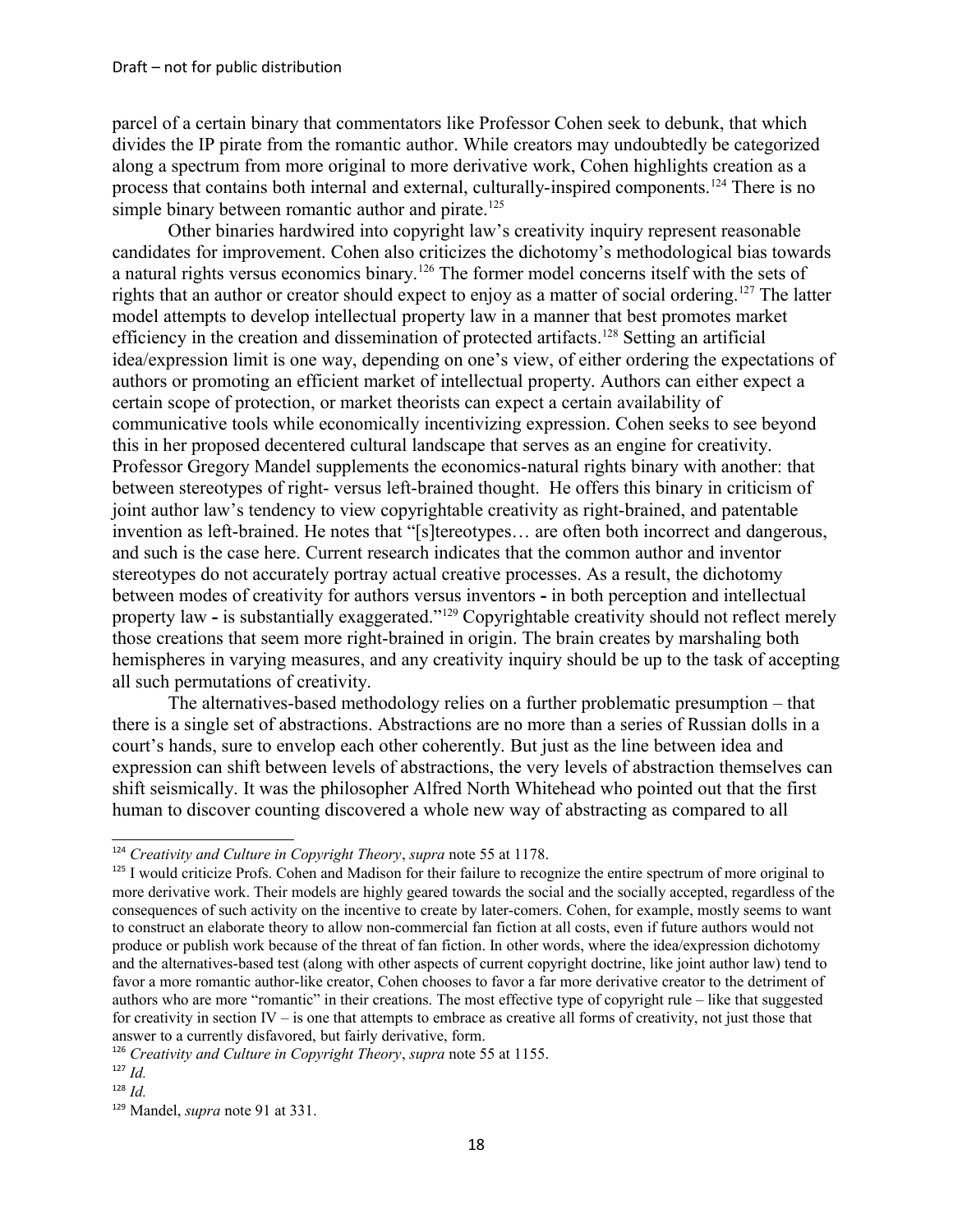predecessors. The abstractions techniques used to conceive of a copyrightable work's levels today might not look anything like such levels when conceived under new abstractions methodologies of tomorrow. And even the abstractions technique outlined by Hand admits of numerous distinct permutations at higher levels of abstraction. When considering the first fifty pages of *A la recherche du temps perdu*, is the idea "the story of a child who has an Oedipal complex?" Is it "how memory is stimulated through pastry?" Is it "how to convey a sleep state literarily" (à la Barthes)? Any of these descriptions is possible, and none necessarily overlaps with another. It is hard to trust a methodology dependent on such fundamental divergence. Professor Roberta Kwall would propose a criticism of the current creativity methodology in copyright from another perspective – its lack of concern for process.<sup>[130](#page-18-0)</sup> In this respect, she observes a broad-based "belief in the universality of 'hidden organic development at some stage of the creative process.'"[131](#page-18-1) Creativity is not the metaphorical lightbulb going on immediately over the creator's head; it is an ever-developing, ever-evolving process. Yet copyright law generally applies only to a work of authorship "fixed in a tangible medium of expression,"[132](#page-18-2) and the alternatives-based methodology presumes an established snapshot of expression by which to gauge its alternatives. This creates potentially incorrect results, as in the case finding a garden in Chicago uncopyrightable because its constant growth belied the required fixed form.<sup>[133](#page-18-3)</sup> Professor Kwall comments, by contrast, that the process of garden growth is really no different than the constant change and evolution inherent in every work of creativity, as such works represent the result of a process, not an instantaneous creation. That process often includes necessary breaks or rests - periods of preparation and incubation that couple with other moments of illumination and verification.[134](#page-18-4) The fluidity built into that evolution should not necessarily cause a loss of copyright, in Kwall's view.[135](#page-18-5) Creativity follows a wide permutation of movements, evolutions, and processes, to which copyright's current doctrines seem particularly ill-suited. Any effective view of creativity must, on some level, consider creative process.<sup>[136](#page-18-6)</sup>

By way of a final critique of the alternatives methodology for copyrightable creativity, the test comes across as highly unrealistic. Never have two human beings engaged in a dialogue akin to the following:

Person 1: That movie was really creative, don't you think?

Person 2: Yes, absolutely, the filmmaker really selected from one of many alternative ways of expressing the various ideas captured on film.

Person 1: I couldn't have said it better myself.

<span id="page-18-0"></span><sup>130</sup> *See, e.g.,* Roberta Rosenthal Kwall, *Inspiration and Innovation: The Intrinsic Dimension of the Artistic Soul*, 81 NOTRE DAME L. REV. 1945, 1965 (2006); Roberta Rosenthal Kwall, *Remember the Sabbath Day and Enhance Your Creativity*, 10 U. ST. THOMAS L.J. 820 (2012-13); Roberta R. Kwall, *Living Gardens, Living Art, Living Tradition*, 5 I.P. THEORY 73 (2015).

<span id="page-18-1"></span><sup>131</sup> Roberta Kwall, *Inspiration and Innovation*, *supra* note 130 at 1965.

<span id="page-18-2"></span><sup>132</sup> 17 U.S.C. §102(a) (2012).

<span id="page-18-3"></span><sup>133</sup> Kelley v. Chicago Park Dist., 635 F.3d 290 (7th Cir. 2011).

<span id="page-18-4"></span><sup>134</sup> Roberta Rosenthal Kwall, *Remember the Sabbath Day*, *supra* note 130 at 833-34.

<span id="page-18-5"></span><sup>135</sup> Roberta Kwall, *Living Gardens*, *supra* note 130 at 76 ("Clearly, the degree of fluidity of a given work should be taken into account in determining its copyrightability, but it should not be the case that a degree of fluidity should, in and of itself, be a bar to copyright protection based on the work's inability to satisfy the fixation requirement.")

<span id="page-18-6"></span><sup>&</sup>lt;sup>136</sup> Professor Clifford believes process should figure in a creativity analysis for a more limited reason – to ensure that strictly computer-generated artifacts do not pass muster. *Random Numbers*, *supra* note 23 at 272.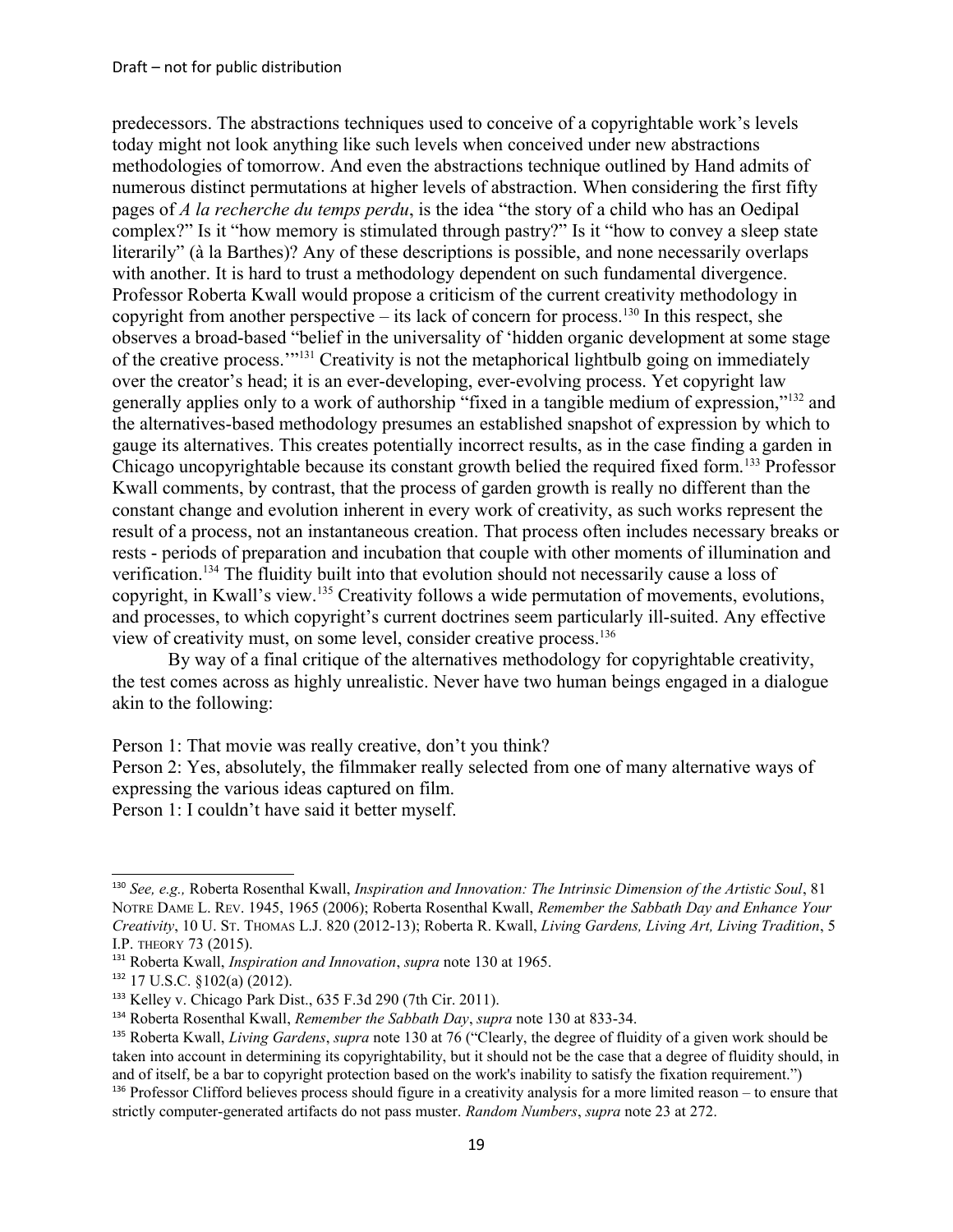In other words, no one thinks of creativity the way that courts applying the alternatives-based methodology do. In view of this, and the legion other criticisms lofted in the test's direction above, there must be a better-conceived, more natural way for courts to determine the presence of creativity as dictated by *Feist*. The next section will offer one possible candidate, taken from the field of philosophy. As Justice Story once compared copyright to "the metaphysics of the law,"<sup>[137](#page-19-0)</sup> reliance on philosophy to supplement copyright theory is by no means inappropriate. With that in mind, let us see what Henri Bergson has to say about creativity.<sup>[138](#page-19-1)</sup>

# **IV. A Bergsonian View of Creativity**

It would seem an insurmountable task to try to summarize a philosopher's entire work in a few sentences or paragraphs. This measure of caution should apply all the more to a philosopher with as long and distinguished a career as Henri Bergson, whose *Essai sur les données immédiates de la conscience* opened a parenthesis in 1889 that would not close before he received the Nobel Prize for Literature in 1927 and published *La Pensée et le Mouvant* in 1934. To summarize briefly a career made up of over forty years of relentlessly plumbing the depths of something as complicated as human existence – would seem a fool's errand, destined to omit far more than could be included. Yet Bergson himself believes that just such a summary is not only possible; it is potentially a desirable product of the nature of philosophy itself. Observers of the history of philosophy, Bergson notes, are initially tempted to see in a philosopher's work a somewhat complicated edifice drawing on a wide variety of historical influences to be arranged in a coherent, if substantial, whole.<sup>[139](#page-19-2)</sup> Close, prolonged contact with a philosopher's work reveals this initial view to be overwrought. As the observer places herself in the thought of the philosopher, the initial complication of that thought sloughs off gradually, revealing a "single point" [*un point unique*], "something simple, infinitely so."[140](#page-19-3) So simple, in fact, that the philosopher could not articulate it, and was instead driven to try explain this single point through an ever-expanding series of complications and abstractions aimed at chasing the "fleeing and evanescent image" haunting the philosophy.[141](#page-19-4) What begins as infinitesimal intuition in theory ends up infinite instantiation in practice. The goal of the observer of philosophy might be couched as an attempt to retrace the philosopher's footsteps in the opposite direction – to unravel and distill the complexity of the final doctrine to uncover the original intuition animating it all. If Bergson is willing to invite this sort of methodological practice in conjunction with the work of other philosophers, there is no coherent reason not to take up the invitation for Bergson's own work. That is precisely what this Section will initially attempt, to distill some of Bergson's concepts and theories into a more summary form (if not to reach Bergson's single initial intuition). That process of distillation will permit a second step, an application of Bergson's theories to the concept of "creativity," both as the term is conceived legally and as it might be conceived more generally. Much as the previous Section revealed a

<span id="page-19-0"></span><sup>137</sup> Folsom v. Marsh, 9 Fed. Cas. 342, 344, no. 4901 (C.C.D. Mass. 1841).

<span id="page-19-1"></span><sup>138</sup> Professor Russ VerSteeg acknowledges Bergson's interest in this topic in one of his articles, listing Bergson along with Plato, Aristotle, Descartes, among others. Any of these other philosophers might have served here, though in very different ways; but for now, I would propose focusing on Bergson as a legitimate choice of topic in VerSteeg's view. VerSteeg, *Rethinking Originality*, *supra* note 38 at 826.

<span id="page-19-2"></span><sup>139</sup> Henri Bergson, LA PENSÉE ET LE MOUVANT 154-55 (2014) [*hereinafter La Pensée et le Mouvant*]. <sup>140</sup> *Id.* at 155.

<span id="page-19-4"></span><span id="page-19-3"></span> $141$  *Id.*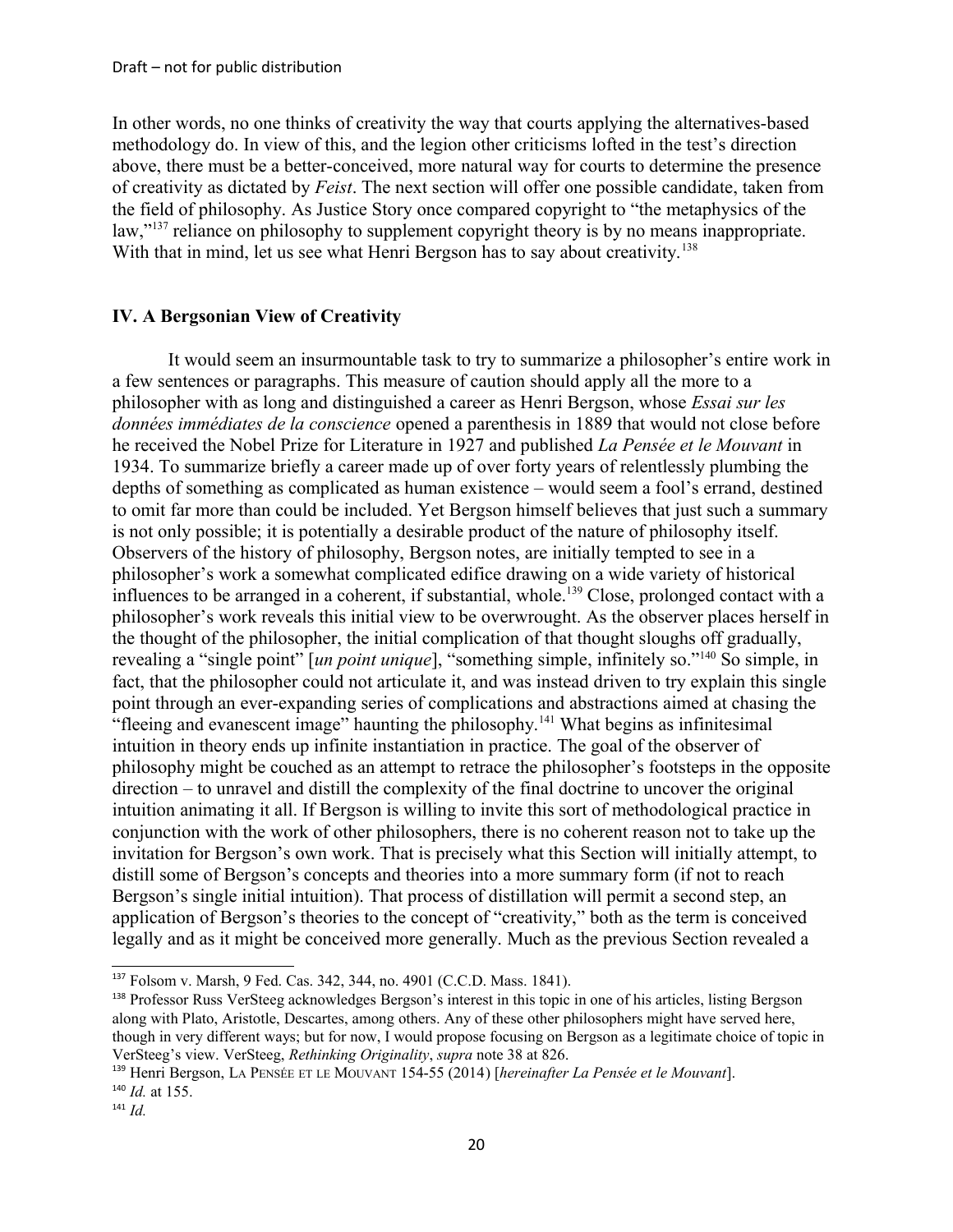fundamental rift between the legal conception of creativity under copyright law and the "realworld" conception of the term, this Section will demonstrate a rift between the former notion of creativity and its philosophical analogue. As this distinction becomes clearer, a new, more intuitive understanding of creativity might supplant the legally structured iteration of the term.

Reliance on Bergsonian philosophy to sketch a concept of creativity does not seem misplaced when one considers that the title of Bergson's most famous work is often translated into English as *The Creative Evolution*. Questions of translation aside,<sup>[142](#page-20-0)</sup> some of the doctrinal concepts described in that book serve as a possible jumping-off point when considering Bergson as a philosopher of creativity. If I were to answer Bergson's *défi* and attempt to summarize his work in one sentence, his is a philosophy of life as a continual, unpredictable process of unfolding, evolving, and becoming [*devenir*] that takes place over a certain indivisible period of time [*durée*]. Each of these terms is quite general, and must remain so to a certain extent, even after more in-depth analysis – for it is precisely analysis and language under the guise of reasoning and logic that causes these terms to lose their inherent force or *élan vital*. [143](#page-20-1) The latter point is part and parcel of Bergson's primary critique of traditional human reasoning, and it is from the perspective of this critique that Bergson's more positive assertions might take shape. Put differently, with Bergson, comprehensibility is better served when beginning with negation before passing to affirmation.

Bergson's criticism of traditional human reasoning rests on an ostensibly realistic view of that reasoning's source. In an echo of his predecessor Darwin, Bergson contends that human beings have fundamentally evolved to perceive the world around them in manner that best serves their survival.[144](#page-20-2) Human intelligence has developed, according to this evolution, in a manner that prepares humans to act on their surroundings most successfully.<sup>[145](#page-20-3)</sup> Human conscience and memory serve, first and foremost, to oversee action and to clarify choice when acting.<sup>[146](#page-20-4)</sup> Success in action is most likely to occur when a human can isolate what is perceived in the present as a sort of momentary snapshot, and compare it to similarly momentary snapshots stored in memory.<sup>[147](#page-20-5)</sup> That process allows for a prediction of an effect, given certain possible responses as cause. Buttressing this process, lending it an apparent reliability, is an implication of repetition that if events that looked and felt a certain way in the past produced a certain result, then events that look and feel that way in the present will do likewise.<sup>[148](#page-20-6)</sup> Equally included is an assumption of reversibility – events that can be redone must, to a certain extent, be undone before they can be performed again. As a consequence of this reversibility and repeatability, it may be concluded that reality can be broken down into isolated and independent groups.<sup>[149](#page-20-7)</sup>

Science, and geometry in particular, according to Bergson, take the preformed repeatability and reversibility to its extreme end point. Bergson offers a small stove boiling water in a pan to demonstrate this.[150](#page-20-8) Once the boiling of water on the stove has been observed, it is

<span id="page-20-0"></span><sup>142</sup> The French title *L'évolution créatrice* does not track exactly to *The Creative Evolution* in the most apparent sense of the translation. This is due to Bergson's use of the word *créatrice*, which has a distinctly spiritual connotation in French, something almost akin to creationist. "Creative" in the usual meaning of the word is *créatif* in French. <sup>143</sup> *See, e.g.,* Henri Bergson, L'ÉVOLUTION CRÉATRICE 250 (2008 ed.) [*hereinafter L'évolution créatrice*].

<span id="page-20-2"></span><span id="page-20-1"></span><sup>144</sup> *Id.* at 29.

<span id="page-20-3"></span> $145$  *Id.* 

<span id="page-20-4"></span><sup>146</sup> Henri Bergson, MATIÈRE ET MÉMOIRE 190 (2012 ed.)(*hereinafter Matière et mémoire*].

<span id="page-20-5"></span><sup>147</sup> *L'évolution créatrice*, *supra* note 143 at 29.

<span id="page-20-6"></span><sup>148</sup> *Id.* at 224-26.

<span id="page-20-7"></span><sup>149</sup> *Id.* at 215.

<span id="page-20-8"></span><sup>150</sup> *Id.* at 215-217.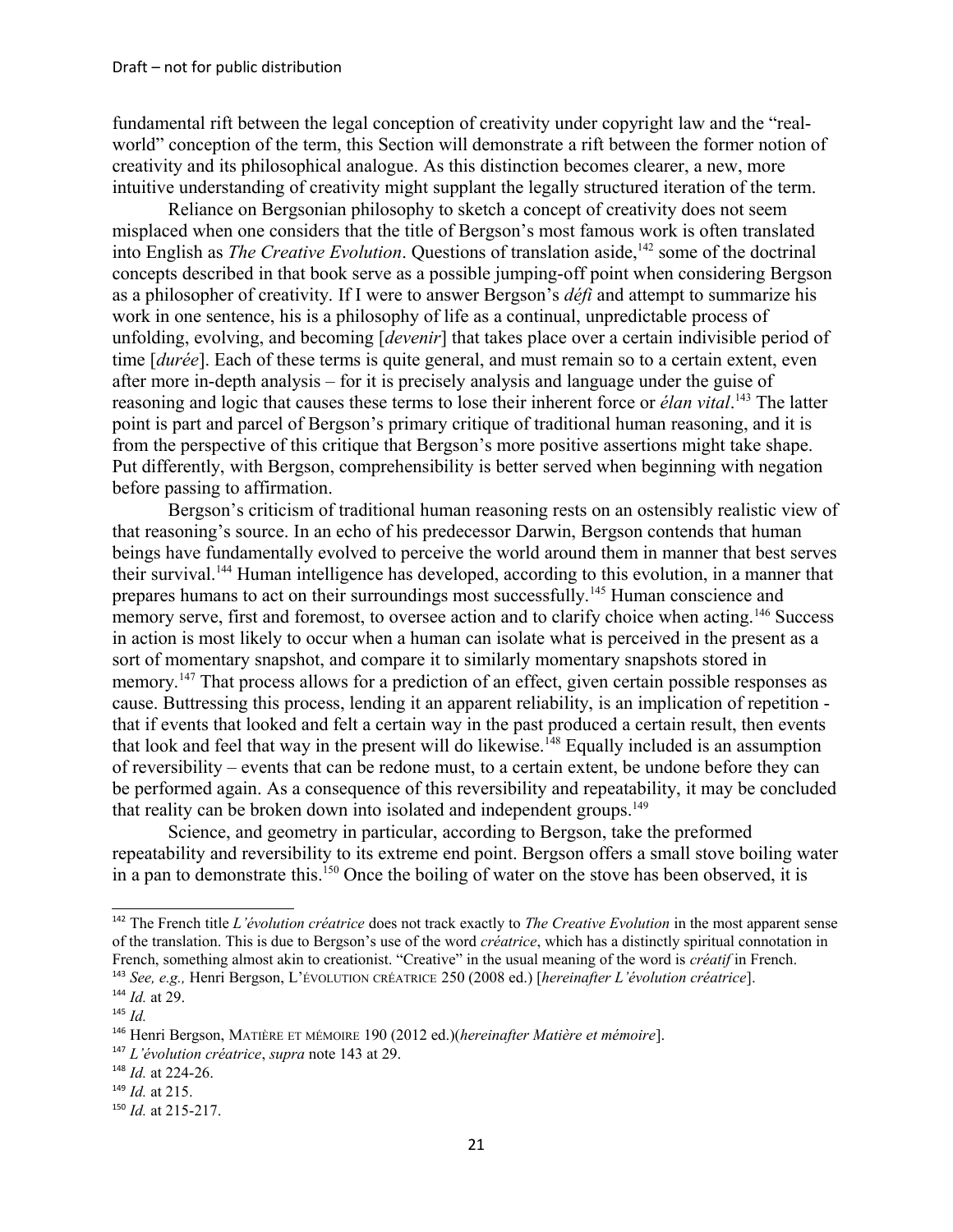natural to conclude that this same process would occur in exactly the same way at any later time.<sup>[151](#page-21-0)</sup> In this respect, the act of boiling water once is reduced to a member of a class predicated on no more than a geometric relation. If one has a lit boiler with a pan full of water on it, one will have boiled water in an *if x, then y* relation. Such a relation is precisely the equivalent of a right triangle, where two sides are known and the length of the third is sought.<sup>[152](#page-21-1)</sup> The mental move here, as with thought guiding human action more generally, is towards a more generic space of repeatable and reversible abstraction.

The conversion of reality into such abstract or generic groups, or at an even finer level, snapshots, is related to a phenomenon that Bergson calls *la méthode cinématographique* – a movie-like method of perceiving reality.<sup>[153](#page-21-2)</sup> As an example of this, Bergson proposes the flight of an arrow.[154](#page-21-3) The natural tendency when imagining such a flight is to picture the arrow at a certain number of discrete points along its path – at  $t_0$ , the arrow is in the quiver; at  $t_1$ , it has traveled a certain distance to a certain point; at  $t_2$ , it might be at the midpoint of its flight; and so on. It is precisely this sort of decomposition of space and time that informed Zeno's famous paradox of the tortoise and Achilles. By decomposing the arrow's movement to render it susceptible to understanding, the viewer both cuts space and collapses time, reducing these two dimensions as necessary. If further understanding is needed, the viewer need only add further snapshots between those already gathered in an attempt to complete the line. The dynamic movement of an object, then, is no more than a series of coordinates that articulate like a fan, according to the viewer's whim – able to collapse snapshots to simultaneity or stretch them out in space and time, as desired. It is precisely this idea that animates human thought when a process is subdivided into stages. The life course of a human might accordingly be comprised of four stages – childhood, adolescence, adulthood, and old age.[155](#page-21-4) Each of these four stages represents a "real stopping point"[156](#page-21-5) [*arrêt reel*] concentrating the movement of a prolonged portion of life into a single fixed or immobile moment.<sup>[157](#page-21-6)</sup>

The common thread through each of these examples, from the boiling water and the flying arrow to the racing reptile and the aging human, is a tendency to reduce transition and movement to mere "things" in "states." The water boiling in the pan is not a specific, stochastic variant different from all others somewhat like it; it is just another example identical to others like it among a class of things. The tortoise outpacing Achilles is not endowed with specific characteristics; it is just an object subdividing space into asymptotically decreasing halves like any other. And for each of these things, there is, in a given movie snapshot, an associated state. The arrow is at a point directed at a certain angle in one such state. The human is in a state of youth, adolescence, adulthood, or old age.

The similarities between this manner of reasoning and the rationale underpinning the abstractions test should be immediately clear. But Bergson brings the comparison into even

<span id="page-21-0"></span><sup>151</sup> *Id.* at 216.

<span id="page-21-1"></span> $152$  *Id.* 

<span id="page-21-2"></span><sup>153</sup> *Id.* at 306.

<span id="page-21-3"></span><sup>&</sup>lt;sup>154</sup> He proposes a number of models to describe this, actually. His hand moving from point A to B is another example of such a model. *Matière et mémoire*, *supra* note 146 at 238. Zeno's paradox of Achilles chasing the tortoise but never catching it is yet another. *Id.* at 239 and *L'évolution créatrice*, *supra* note 143 at 310-311. This concept is probably one of Bergson's most common themes.

<span id="page-21-4"></span><sup>155</sup> *Id.* at 311.

<span id="page-21-5"></span><sup>156</sup> *Id.*

<span id="page-21-6"></span><sup>157</sup> *Id.*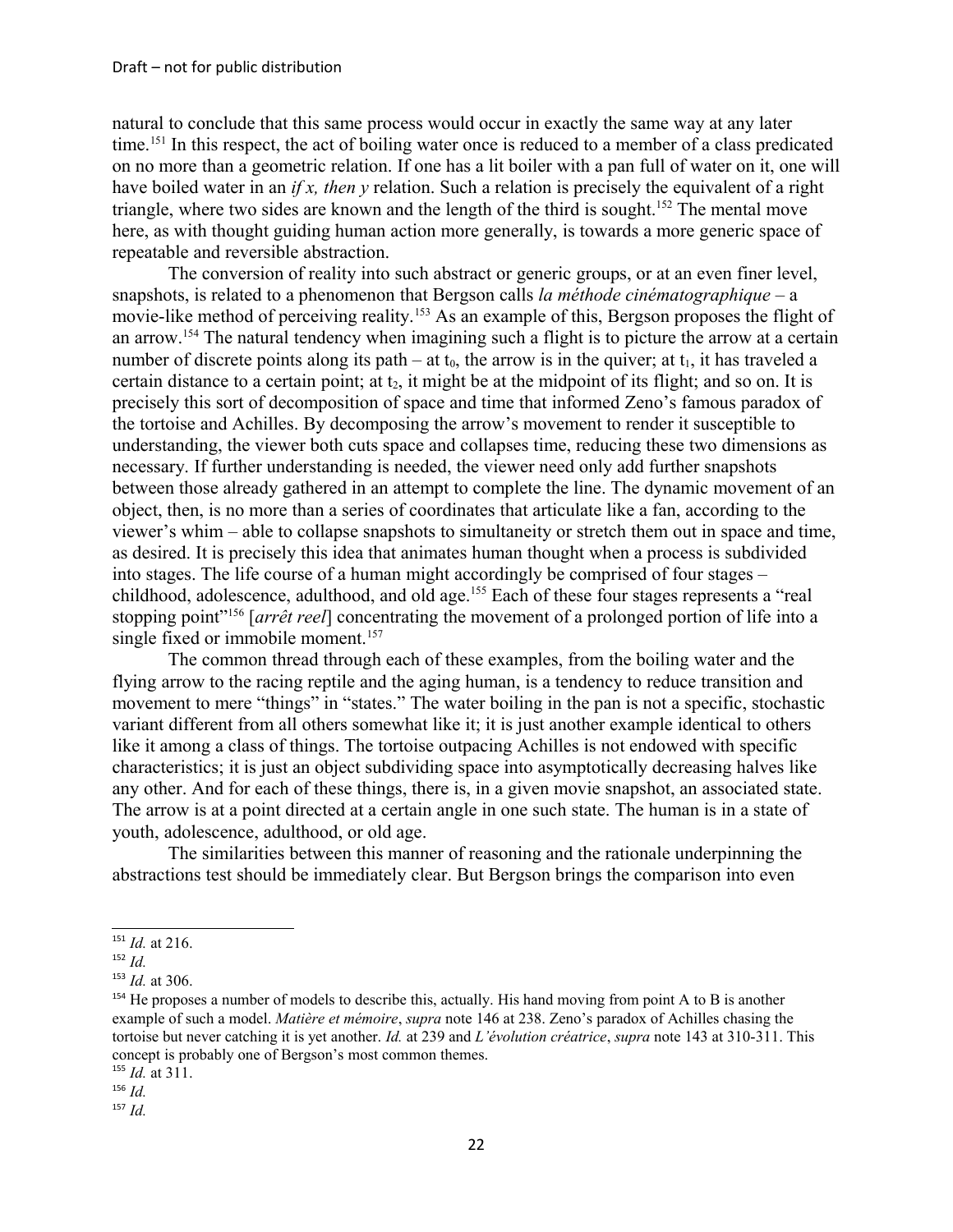sharper relief when he discusses the artistic or literary creation in his essay *Le possible et le réel*. [158](#page-22-0) There, Bergson describes a question that an interviewer posed to him asking him to predict the future of literature following World War I.<sup>[159](#page-22-1)</sup> When Bergson punted on that question, the follow-up question plumbs Bergson's views on what might be possible in then-future literary currents.[160](#page-22-2) Bergson again bristles at the question, due to its presumption that Bergson somehow holds the "key" to a metaphorical wardrobe of possibilities for future literature.<sup>[161](#page-22-3)</sup> No, he responds, "the work of which you speak is not possible yet."[162](#page-22-4) The most Bergson would concede to the interviewer is that eventually, the work *will have* been.<sup>[163](#page-22-5)</sup>

What does Bergson mean when dismissing speculation on the possible future of literature? In part, he views the term "possible" as subject to two potential meanings, only one of which would make sense in the mouth of his interviewer. This meaning of "possible," he suggests, is "that which encounters no insurmountable obstacle to its creation."[164](#page-22-6) This is the negative sense of the word possible, which would lead to a literature susceptible of any number of future permutations, to the extent that they are not completely foreclosed.[165](#page-22-7) From this perspective, Bergson might theoretically speculate on future literature, but his speculation would be almost unlimited in scope. What took Bergson aback, by contrast, was the positive form of the word "possible" implied in the interviewer's question – a form that Bergson takes to mean "that which preexists in the form of an idea."<sup>[166](#page-22-8)</sup> This second meaning of "possible" is an "absurdity"<sup>[167](#page-22-9)</sup> in Bergson's estimation. A work only becomes possible at the precise moment when its creator pens or paints it, the work being the specific product of that specific person in that specific time.<sup>[168](#page-22-10)</sup> *Hamlet*, Bergson offers as an example, could not be possible except as Shakespeare wrote it at the time when he wrote it.<sup>[169](#page-22-11)</sup> What Bergson underscores, then, is a fundamental change in polarity in how possibility should be conceived – rather than adhere to the traditional construction in which the possible becomes real, it is actually the real that becomes retrospectively possible at the time of the former's genesis.<sup>[170](#page-22-12)</sup> There is no competition among possibilities, just a constant, ever renewed, surge of unpredictable novelty, or newness, and this newness is not limited to the world of art of high theater; it envelops every being at all times in a profoundly liberated environment.<sup>[171](#page-22-13)</sup>

 Bergson's view on possibility is certainly not above criticism for depicting the entirety of existence as a cloud of near-complete indeterminacy. There is a classic thought experiment that suggests that an infinite number of monkeys chained to typewriters would eventually write all of Shakespeare, including, of course, *Hamlet*. Should a monkey actually sit down and type Hamlet, Bergson would acknowledge that his production *will have* been possible at its completion. Prior to that, it was only "possible" in the sense that the obstacles to it – like the monkey's motor skills

<span id="page-22-0"></span><sup>158</sup> *La Pensée et le Mouvant*, *supra* note 139 at 135-151.

<span id="page-22-6"></span><span id="page-22-5"></span><span id="page-22-4"></span><span id="page-22-3"></span><span id="page-22-2"></span><span id="page-22-1"></span><sup>159</sup> *Id.* at 145. <sup>160</sup> *Id.*   $161$  *Id.* <sup>162</sup> *Id.* <sup>163</sup> *Id.* [emphasis in the original]. <sup>164</sup> *Id.* at 147. <sup>165</sup> *Id.*   $166$  *Id.* <sup>167</sup> *Id.*  <sup>168</sup> *Id.* at 148. <sup>169</sup> *Id.* at 147-48. <sup>170</sup> *Id.* at 149.

<span id="page-22-13"></span><span id="page-22-12"></span><span id="page-22-11"></span><span id="page-22-10"></span><span id="page-22-9"></span><span id="page-22-8"></span><span id="page-22-7"></span><sup>171</sup> *Id.* at 150.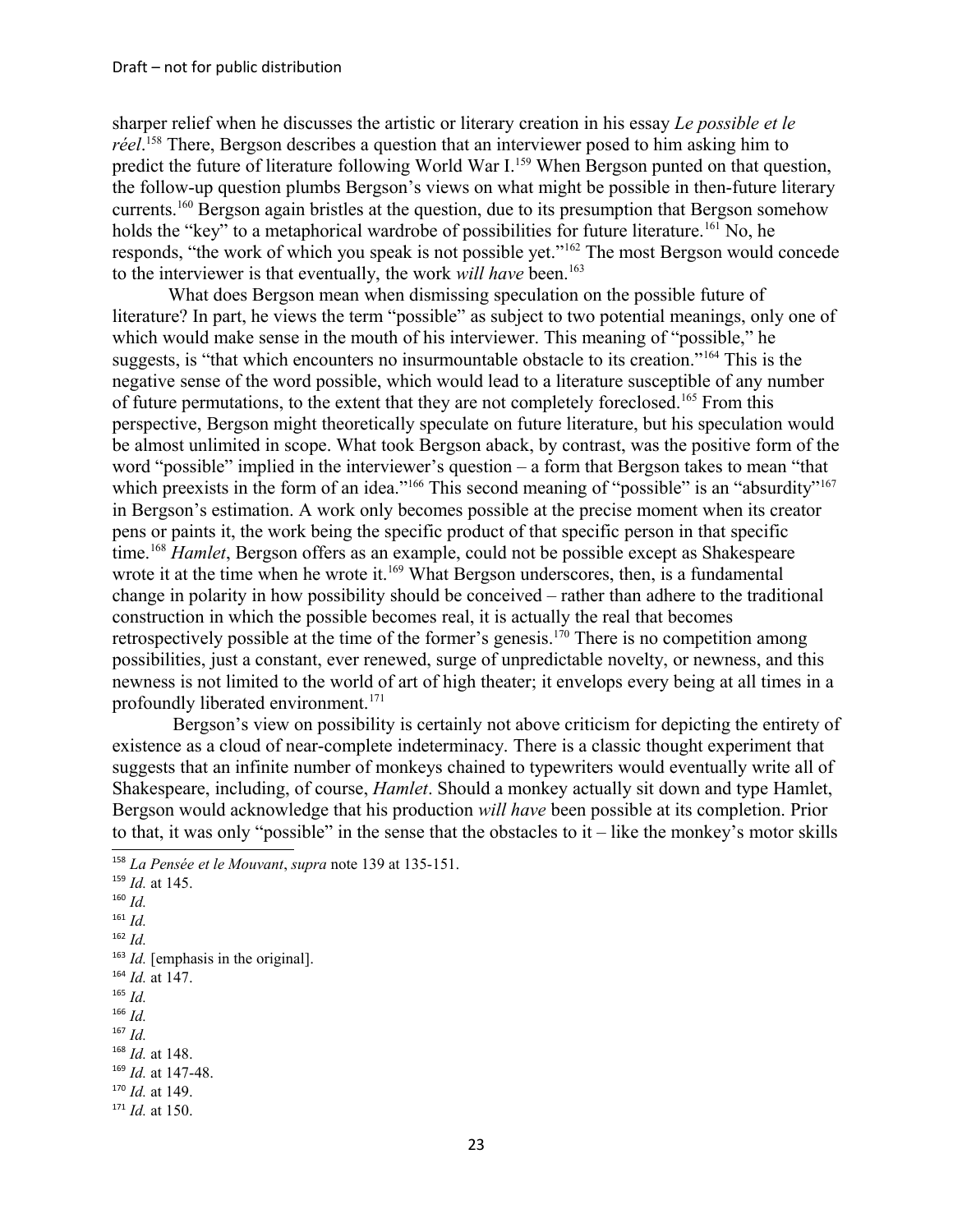and general lack of knowledge as to what was going on - could be overcome. Yet in reality, the monkey producing Hamlet *is* possible; it is just extraordinarily improbable. As every letter chosen by the monkey represents a 1 in 26 chance, and the series of letters chosen comprise that same probability as independent events, then the probability is simply  $1/26^n$ , where n is the number of letters in *Hamlet*. That is very close to zero, but it is not actually zero. Bergson does not seem to allow for such a probabilistic approach, as all events are coded with what could be deemed a probability of 0 until they happen, at which time their probability instantaneously becomes 1.

That criticism aside, let us take Bergson's *Hamlet* example at face value and imagine what it has to say about the abstractions- or alternatives-based test for copyrightable creativity. Needless to say, his view of the test would not be favorable, for the test seems to do any number of things that he criticizes. First and foremost, the test is based on a method of abstraction which gradually removes the detail from a given work to render it a non-specific member of a class of works answering to the abstraction. This move is entirely consistent with the traditional form of human reasoning that Bergson critiques. In this way, the structure of an alternatives-based test begins by treating the creation of the work at issue somewhat like the arrow in flight or the stages of life. It reduces the work to a snapshot in time, in its fixed form, and then removes the work's vital details to make it part of a class. As noted above, no thought is given to the development or process that went into the creation of the work. Then the work is inserted into Bergson's boiler paradigm as part of the question whether alternatives do exist – for what is a court doing when determining the expressive alternatives available for a specific idea, if not posing an infinitely repeatable *if x, then y* relation? Instead of the *x* and *y* here, however, the court places a given idea in the place of the condition, and the potentially copyrightable work in the place of the condition's output. The court does not particularly concern itself with *when* or *how* this creation took place, the creation process is presumed identical and repeatable at all times. And all forms of expression answering to the idea might as well be equivalent or fungible, with all the variety and verve of basic boiling water. Put differently, it is the fact that each expressive alternative is just as good as another that makes a work copyrightable, a conclusion rooted in homogeneous equivalence.

There is, of course, some play permitted in this divergence of a single abstract idea leading to many potential expressive alternatives. Yet even if the court can theoretically imagine expressive alternatives as non-equivalent when divorced from the homogenizing idea, it still runs into certain additional complications. One is Bergson's view of the "possible." Before it, the court has one concrete example of what is possible, the work whose copyrightability it is probing. The latter work is possible under Bergson's view, of course, because it has come into being. Then and only then did the work become possible. It was not, as the abstractions methodology implies, possible prior to its creation - as if the work's author or artist got an idea in an abstract form and the work immediately took shape as a possibility chosen among others. The court's methodology relies on an *a priori* view of creativity that defines the work as possible in the sense of "that which preexists in the form of an idea," a move that Bergson would contest. The court applies the label "possible" to a work at a time when the work was still entirely undetermined. Needless to say, what goes for the work here goes double for the alternatives imagined by the court. Not only were they not "possible" (in the Bergsonian sense of the word) at the time of the work's creation, but they have not become possible in the intervening time leading to the copyright litigation. Where Bergson refused to subscribe to the existence of a wardrobe of possibilities when queried on future literature, a court using the alternatives test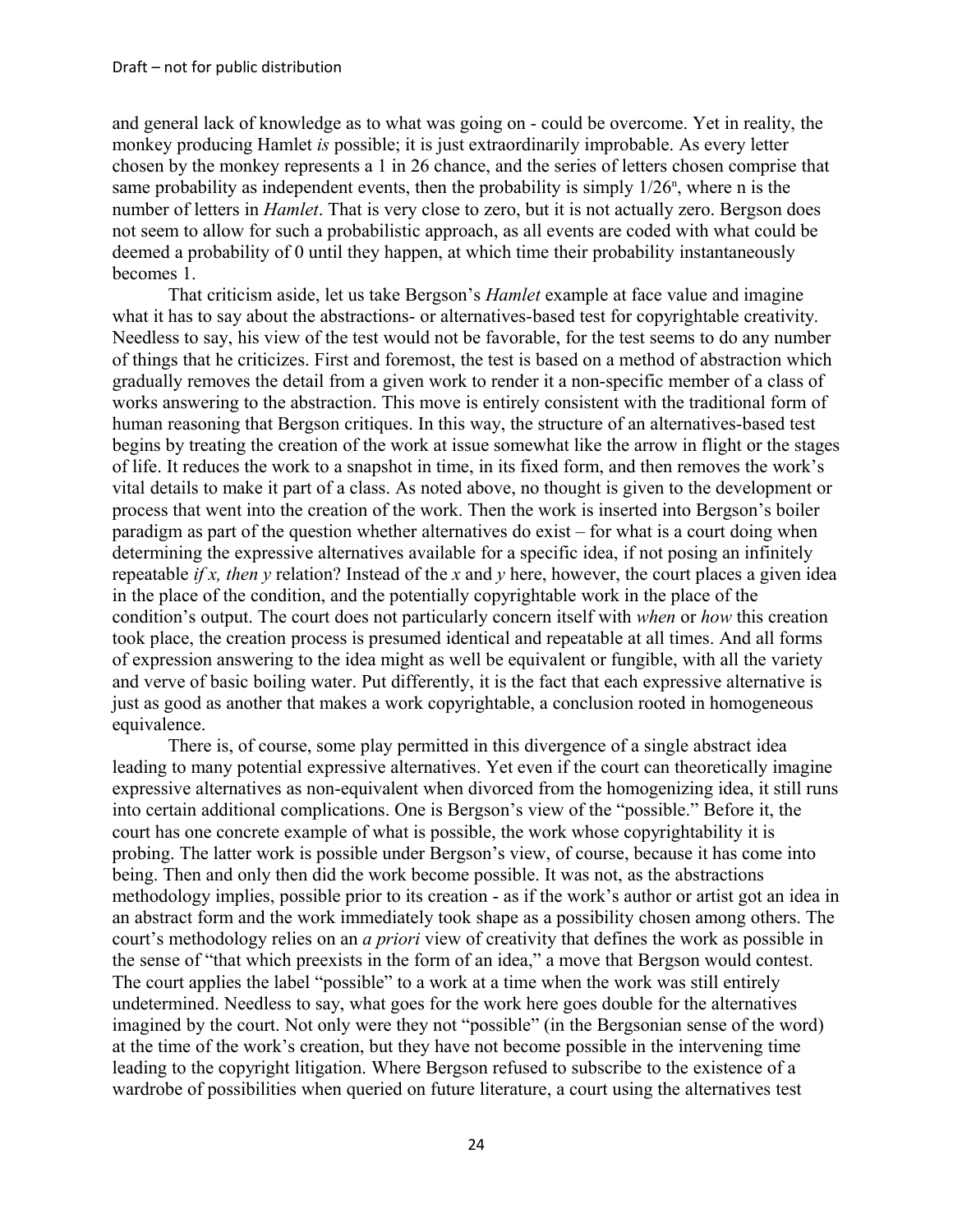claims not only that such a wardrobe exists, but that it possesses a key to it. (Even if there were such a wardrobe, I would be inclined to treat it as opening indefinitely – to Narnia or any other universe imaginable, not as some rigid, cleanly lined compartment.)

Any potential non-equivalence among the alternatives packing a court's wardrobe is further belied by the very space in which the alternatives operate. Because a court generally<sup>[172](#page-24-0)</sup> considers all alternatives equally good, the imaginary space in which these alternatives exist is a homogeneous one. The court metaphorically draws a graph of Cartesian space, and assigns each square an alternative equal in size and shape to every other alternative. It is not enough that the court has the key to the rectilinear wardrobe; it further creates sub-compartments within that space. This type of homogeneous space within homogeneous space is precisely what Bergson decries as an incorrect manner of perceiving reality.<sup>[173](#page-24-1)</sup> Homogeneous space, according to Bergson, is an empty container built of "rigid abstractions," that must be replaced.<sup>[174](#page-24-2)</sup>

The key to resurrecting a new definition of creativity, in the Bergsonian sense, is to determine what should replace the homogeneous space of the abstractions test. What should replace the snapshots on an arrow's path or the repeatability of a stove's boiled water. Bergson's answer to this escapes simple summary or structure, ever reforming itself in lockstep with everchanging reality.[175](#page-24-3) Matter, far from being susceptible to subdivision in different snapshots according to the *méthode cinématographique*, is overflowing with "innumerable agitations"<sup>[176](#page-24-4)</sup> [*ébranlements sans nombre*] emitting so many "shivers"<sup>[177](#page-24-5)</sup> [*frissons*] continuously in all directions. It is this movement as a continual phenomenon or unfolding, like the set of evervarying waves hitting the shore, that characterizes what Bergson calls *la durée*, or duration. This concept of movement through time is a totalizing curve, hiding behind the indefinitely divided images that human perception gathers; and it is the ultimate task to restore pure continuity where there is but discontinuity and abstraction.<sup>[178](#page-24-6)</sup>

<span id="page-24-0"></span><sup>&</sup>lt;sup>172</sup> The *scènes à faire* doctrine is a slight exception to this rule.

<span id="page-24-1"></span><sup>173</sup> *Matière et mémoire*, *supra* note 146 at 295.

<span id="page-24-2"></span><sup>174</sup> *Id.*

<span id="page-24-3"></span><sup>&</sup>lt;sup>175</sup> As we begin to build a positive definition of creativity, I would like to take a moment to incorporate a few thoughts on one of Bergson's most popular works, *Le rire* (or "Laughter"), his study of the comedic. His thesis there, presented most broadly, is that the comedic is that which goes against social convention, most specifically in the direction of the mechanical. Where the social is a space of changing life, the characters who are robotic or wooden in their behavior break with this in a way that people find funny. If the book was published well over 100 years ago (in 1900), its ideas still resonate today. The character Sheldon Cooper has not only cited to the book on *The Big Bang Theory*, he is an incarnation of the book's observations in his robotically logical behavior. Setting that aside, Bergson's thesis in *Le rire* would seem to throw a wrench in this Article's line of reasoning. Indeed, it is posited that creativity is something more than the mechanical and robotic. Yet it is precisely such woodenness that makes comedy creative. So is comedy an exception or violation of the premise proposed here? There is an answer to this – the equivalence between the mechanical in art and the mechanical in reasoning is a false one. When presenting the mechanical in a comedic setting, the author or playwright is not removing creativity to replace it with a rigidity characteristic of the boiling water and arrow examples. Instead, that author or playwright is infusing the wooden with creativity, passing the former through the latter's filter. Further, a lot of what makes the comedic funny is not just the separation between the audience's expectations and a character's behavior, it is that same separation played out between characters on stage. Alceste, the main character of Molière's *Le Misanthrope* (oft cited by Bergson in *Le rire*) is funny because of how his odd behavior puts off the other characters. So while there are potentially similarities between the woodenness of traditional human reasoning and the woodenness of the comedic, such similarities are only superficial.

<span id="page-24-4"></span><sup>176</sup> *Matière et mémoire*, *supra* note 146 at 257.

<span id="page-24-5"></span><sup>177</sup> *Id.* at 258.

<span id="page-24-6"></span><sup>178</sup> *Id.* at 233.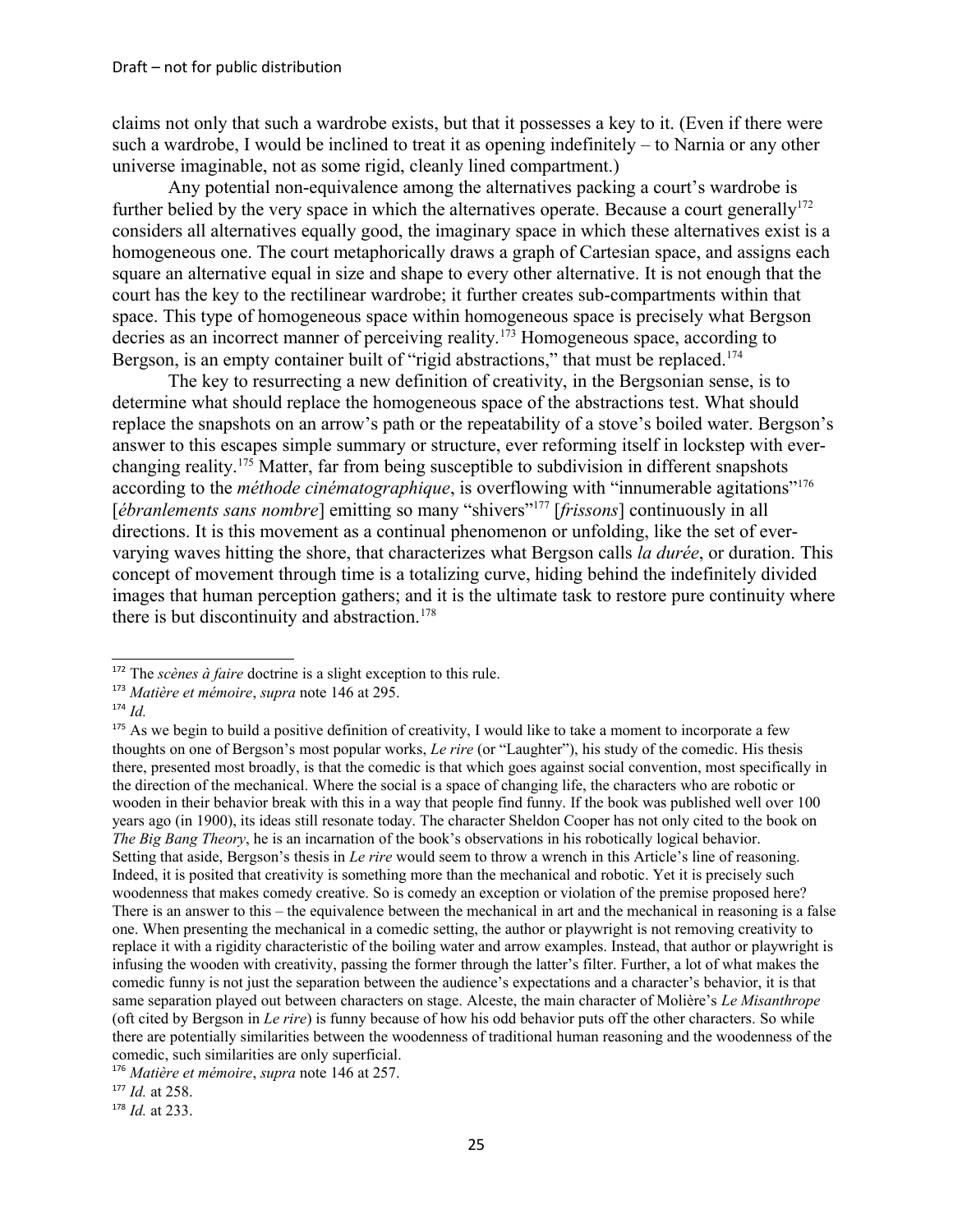Clearly, an application of Bergson's view of reality as a process of constant, indeterminate "coming into being" does not lend itself to an easy or simple definition of creativity in either the legal or more general sense. Yet it should be clear what should not factor in an understanding of creativity – abstractions of other "possible" works that respond to the same "idea." Each act of creativity is a total, indivisible process incomparable to others like it, whose development springs from a certain measure of indeterminacy. Comparing "alternatives" to this process does not make any sense for those alternatives do not exist, and could not have come into being. All that remains for a court to consider, when assessing a work's creativity, is both the process that led to a work's genesis and the work that followed as a result. Each should be reviewed in a totalizing manner – the process and the work as indivisible wholes. The court would accordingly ask two general questions  $-1$ ) what intellectual movement brought a work into being?, and 2) what work resulted? If any meaningful indeterminacy characterizes this process and its outcome, then the presence of creativity should follow. And because Bergson views the rippling of indeterminacy as a characteristic of both the exemplary and the mundane in life, creativity should be an easy bar to satisfy, indeed – just as *Feist* arbitrarily seemed to require. At the same time, while Bergson seems to find the indeterminate in all things, there must be a lower limit to that. A traditionally designed white pages, based on a fixed set of phone numbers and names, would seem a highly determinate arrangement, the minor risk of errors notwithstanding. Perhaps even a Bergson-inspired bar for creativity still might detect the rare case where a dominant indeterminacy yields to the highly determinate.

If this seems a bit fluid, it unfortunately must be so. There is no simple definition of creativity, just as there is no simple, perfectly precise reduction of the infinitely permutable variation of the perceived universe.<sup>[179](#page-25-0)</sup> Bergson does, however, provide some clue as to how a creativity analysis might work when he discusses his forebear Ravaisson's analysis of the Mona Lisa.<sup>[180](#page-25-1)</sup> He begins by quoting da Vinci's observation that "every living being is characterized by an undulating or serpentine line, and art's object is to render that individual form" on the canvas, in sculpture, or whatever medium is selected.<sup>[181](#page-25-2)</sup> This line that art seeks to represent need not be visible in the final piece of art, Bergson comments, yet it is this line that holds the key to the entire work.[182](#page-25-3) Thus does Bergson observe in the Mona Lisa a tendency of the painted lines to climb towards a "virtual center"<sup>[183](#page-25-4)</sup> situated "behind the canvas,"<sup>[184](#page-25-5)</sup> where a single word would solve the famous smile's sphingian mystery.<sup>[185](#page-25-6)</sup> For Bergson, this is art, and by extension, creativity – the dynamic consolidation and presentation of the simplest of thoughts beyond what the eye can immediately see.[186](#page-25-7) Perhaps one should not expect most works to live up to the creative genius of the Mona Lisa – for few do – yet the very movement that Leonardo's canvas, or Proust's incipit, captures in an ethereal center is present in differing degrees in a child's study hall doodle, a grainy recording of a campfire singalong, or a hastily penned short story chronicling a vampire's travails. Works like these are creative, and should be copyrightable.

<span id="page-25-6"></span> $185$  *Id.* 

<span id="page-25-0"></span> $179$  Science is not such a reduction. There are lots of good approximations – like Newtonian mechanics to model the behavior of solid objects on the surface of the Earth – yet any number of other models could have been devised to describe "reality" equally well. In fact, Poincaré was one of the parties responsible for this proposition. <sup>180</sup> *La Pensée et le Mouvant*, *supra* note 139 at 287-88..

<span id="page-25-2"></span><span id="page-25-1"></span><sup>181</sup> *Id.* at 287.

<span id="page-25-3"></span><sup>182</sup> *Id.* 

<span id="page-25-4"></span><sup>183</sup> *Id.* at 288.

<span id="page-25-5"></span><sup>184</sup> *Id.*

<span id="page-25-7"></span><sup>186</sup> *Id.*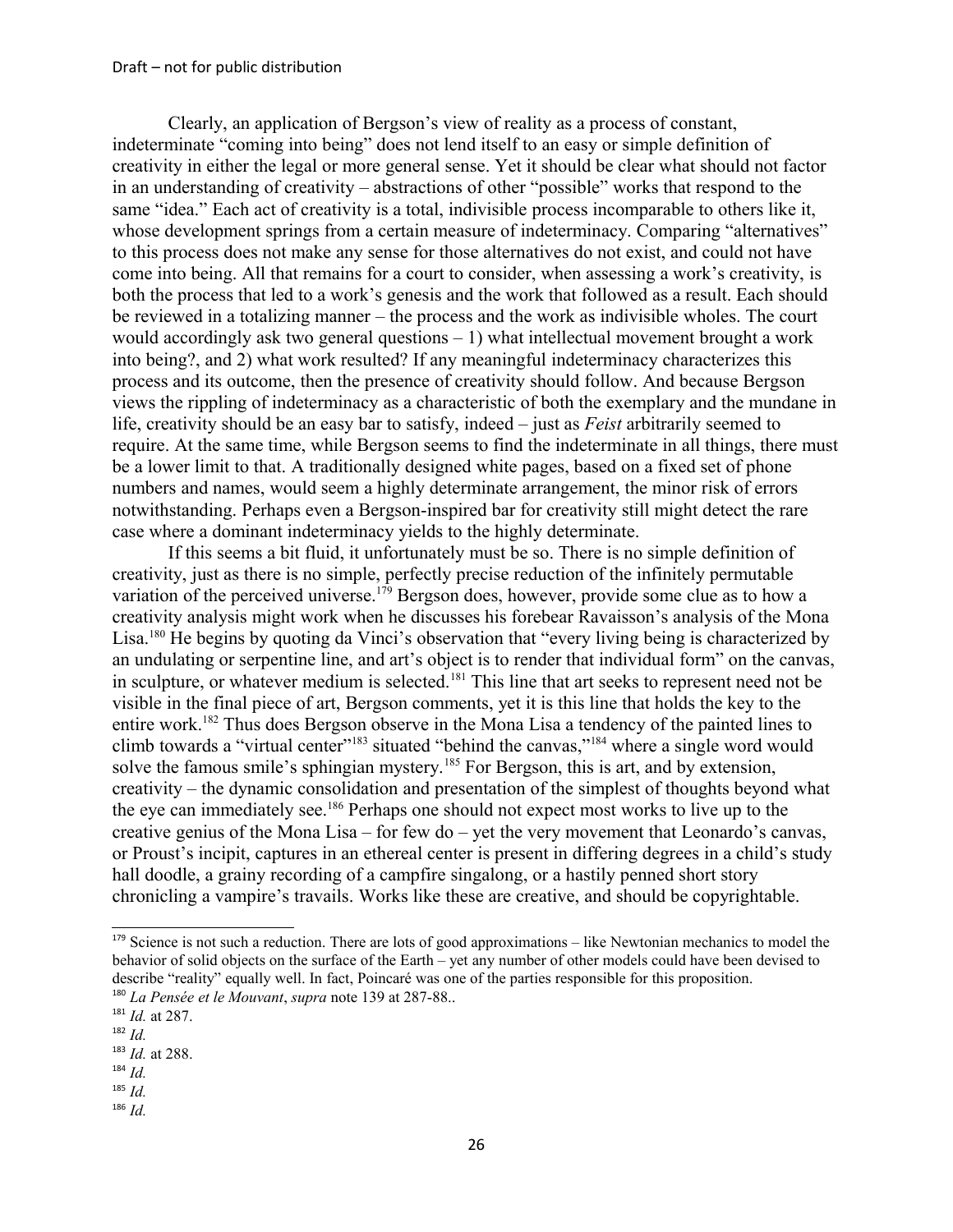#### **V. Conclusion**

And so, to a certain extent, we have come full circle, as the very Leonardo that the Rutgers computer program deemed "creative" answers equally to a Bergsonian definition of creativity. The two methodologies for reaching this same result rest at opposite ends of a spectrum, however. On one hand, the Rutgers software defines creativity according to a fixed formula, measuring influence and novelty according to a fixed database of images fed to it. It is an impressive piece of software, of course, but its results are completely certain given both the material input to it and its encoded algorithm. At the other end of the spectrum lies the Bergsonian view just disclosed, where the method for detecting creativity is as potentially varied as the creative process itself. There, what is prized is not a work's ability to respond to an algorithm measuring influence on later works, but its almost inherent novelty bound up in the inherent novelty of life. It is no coincidence that Bergson's most famous work is translated as *The Creative Evolution* – the passage of time, and by extension, human creation that marks it, is ever evolving and renewing itself. That movement is not reducible to snapshots or single images, least of all those snapshots and images that might be fed into even the most sophisticated computer program. The indeterminate process and genesis of a creative work finds its reflection in the method that seeks such indeterminacy, not in the rote application of a rigid rule structure.

Somewhere between these two poles, though much closer to the software's algorithm, sits the abstraction-based test that courts use to find creativity based on the presence of expressive alternatives. Such expressive alternatives serve essentially the same purpose as the paintings fed into the computer software – that of reducing creativity to a series of fixed options. The court's methodology, in some respects, is even more wooden than its coded counterpart. While the latter takes into account a certain chronological ordering and development of works over time, the abstractions test reduces creativity to a series of alternatives available at a single instant, that of the potentially copyrightable work's creation. Generally speaking, there is no probabilistic variation between such alternatives. It merely suffices that such alternatives exist, provided that the chosen alternative is not a stock element of the work's genre. Despite these strictures, a court enjoys more flexibility in applying the abstractions test than would a computer applying a mechanistic algorithm. A court's definition of a work's idea – and the associated alternatives that flow from that definition – is subject to no clear point of demarcation. By selecting higher levels of abstraction to define the "idea," a court will find a greater number of works copyrightable to a greater degree; by selecting lower levels, fewer works will merit protection in lesser measure. It is this flexibility that moves the abstractions test towards a Bergsonian conception of copyrightable creativity. If the test does take a few steps in this direction by virtue of its flexibility in defining an idea, it does not seem to capture adequately the indeterminacy of the creative process or work. The artistic movement completely outside the abstractions framework is much more akin to the *Southco* dicta – a space of less defined "complex and indeterminate ideas."

A proposed use of Bergson's theories as a paradigm for copyrightable creativity is not above certain criticisms. Philosophy might generally seem insufficient when applied to a space where a certain degree of scientific research has taken place. Bergson would reply to this by pointing out that science and philosophy are ever in contact along a certain boundary, and stand to gain much from each other. This seems all the more true in a space as fluid as creativity, where the challenges of brain science meet the ephemera of language and the vicissitudes of esthetics. Another line of attack might question the utility of applying a deconstructive